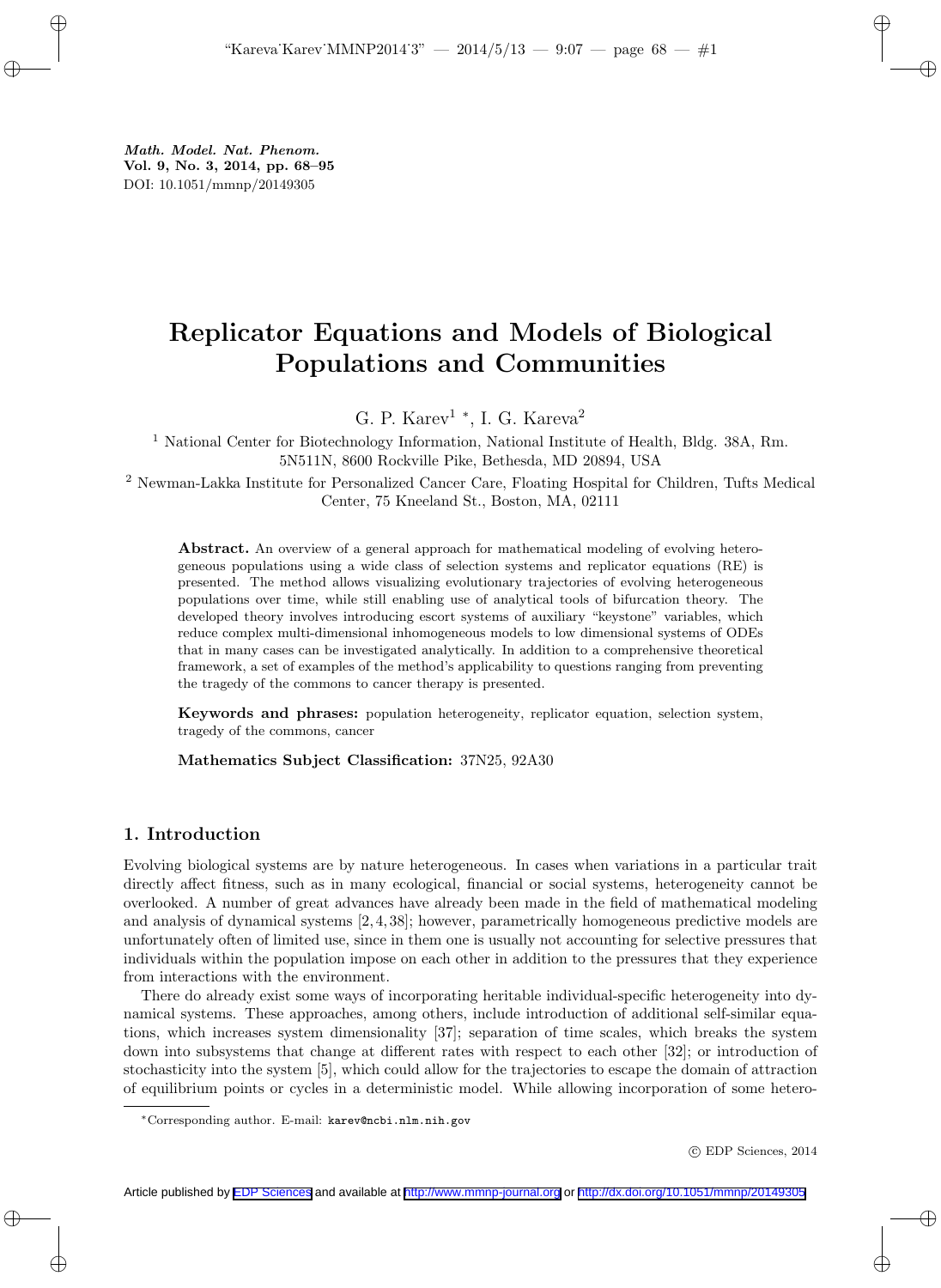geneity in the model, these methods increase dimensionality of the system to an extent that disallows the possibility for use of any analytical results.

One of the examples, where visualization of transitional regimes that an evolving system goes through would be crucial, is when one is looking at differential depletion of shared resources, which, when not taken under control in a timely manner, can lead to what has become known as the tragedy of the commons [6, 16, 47]. The ability to identify transitional regimes [31], which would have served as warning signals, could provide an opportunity to prevent, or at least delay system collapse.

The paper is organized as follows: first we present a description and derivation of the proposed method, which we refer to as HKV, or "hidden keystone variables" method and which allows incorporating a very high degree of heritable heterogeneity into dynamical systems (noticeably, the method does not allow incorporating age or spatial heterogeneity, as these are not heritable characteristics). Then we reformulate a number of previously studied problems in such a way that now their analysis can be extended and deepened compared to what could be done previously. Finally, we present several specific examples from the fields of ecology and also cancer modeling, where the proposed method enabled formulation and investigation of questions that could not previously be addressed.

# 2. Simplified version of the HKV method and models of Malthusian type

Let us start from a simplified version of the model of inhomogeneous population and give two examples, which may clarify the main ideas of the developed approach. The examples give a motivation for focusing specifically on a wide class of models of evolving heterogeneous populations and corresponding replicator equations (RE). Furthermore, they provide a vivid illustration for how one can reduce the dimensionality of initially infinitely-dimensional system of ODEs through introducing auxiliary "keystone" variables (the terminology was chosen to parallel the notion of keystone species in ecological systems, whose impact on overall system dynamics is disproportionally large relative to their abundance).

Consider an inhomogeneous population composed of individuals with different reproduction rates (Malthusian parameters) a ; we refer to the set of all individuals with the given value of parameter a as an a-clone. Let  $l(t, a)$  be the size of a-clone at the moment t.

In this example, we assume that the growth rate of each clone depends on the total population size  $N(t)$ . Dynamics of such a population can be described by the following model:

$$
\frac{dl(t,a)}{dt} = al(t,a) g(N),
$$
  
\n
$$
N(t) = \int_A l(t,a) da
$$
\n(2.1)

where  $g(N)$  is some function, chosen depending on the specifics of each model. For example, if  $g(N)$ const, then (2.1) is an inhomogeneous Malthusian model; if  $g(N) = (1 - \frac{N}{C})$ , then (2.1) describes inhomogeneous model, where each clone grows logistically with a common carrying capacity C.

Denote  $P(t, a) = l(t, a) / N(t)$ ; the probability density function (pdf)  $P(t, a)$  describes the distribution of the parameter a throughout the population at  $t$  moment. Hereinafter we use the notation

$$
E_t\left[f\right] = \int_0^\infty f\left(a\right) P\left(t, a\right) da
$$

for any integrable function  $f(a)$  to refer to the expected value of f at time t.

It can be easily proven and is known in a more general context [15] that the population size  $N(t)$ satisfies the equation

$$
\frac{dN}{dt} = NE_t\left[a\right]g(N) \tag{2.2}
$$

and the pdf  $P(t, a)$  solves the *replicator equation* of the form

$$
\frac{dP(t,a)}{dt} = P(t,a)g(N)(a - E_t[a]).
$$
\n(2.3)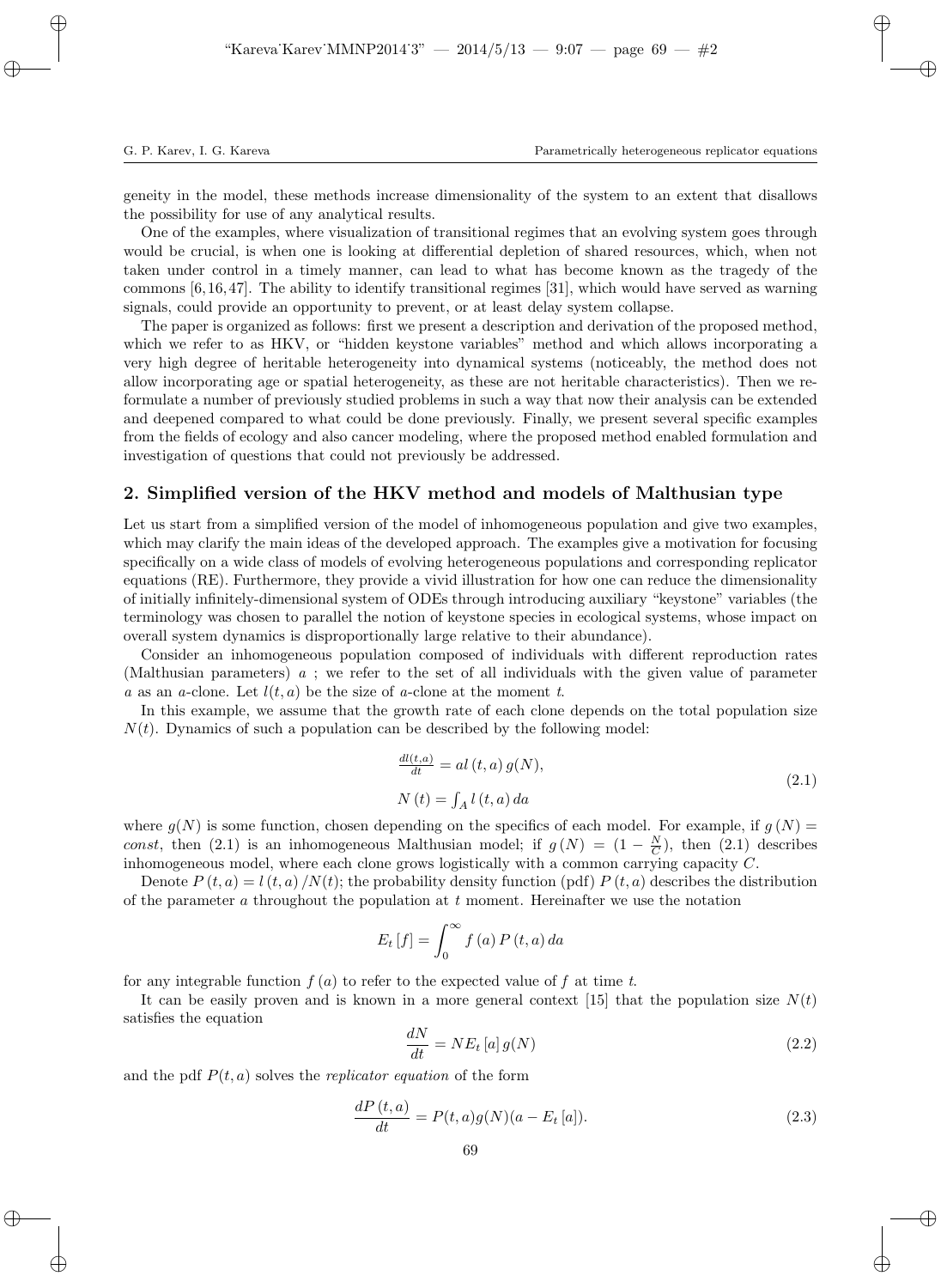Next, assume that the initial pdf  $P(0, a)$  of the Malthusian parameter a is given and its moment generating function (mgf)

$$
M_0(\lambda) = \int_A e^{\lambda a} P(0, a) da
$$

is known. This information could be obtained either from data or in the absence of data, from general theoretical considerations.

In order to solve problem (2.1), let us define formally the "keystone" auxiliary variable  $q(t)$  as the solution to the Cauchy problem

$$
\frac{dq}{dt} = g(N), \ q(0) = 0.
$$
\n(2.4)

This equation cannot be solved at this moment, because the population size  $N(t)$  is unknown. However, the clone densities and population size can be expressed with the help of the keystone variable  $q(t)$ :

$$
l(t,a) = l(0,a) e^{aq(t)} = N(0) P(0,a) e^{aq(t)},
$$
  
\n
$$
N(t) = N(0) \int_A e^{aq(t)} P(0,a) da = N(0) M_0(q(t)).
$$
\n(2.5)

Now the equation for the auxiliary variable  $q(t)$  can be written in a closed form

$$
\frac{dq}{dt} = g(N(0)M_0(q(t)),
$$
  
 
$$
q(0) = 0.
$$
 (2.6)

Now we can completely solve the initial problem (2.1) and corresponding RE (2.3). The clone densities and population size are given by formulas (2.5).

The current parameter distribution  $P(t, a)$  is determined by the formula

$$
P(t,a) = \frac{l(t,a)}{N(t)} = \frac{P(0,a) e^{aq(t)}}{M_0(q(t))}.
$$
\n(2.7)

The mgf of the current distribution  $P(t, a)$ 

$$
M_t(\lambda) = E_t[e^{\lambda a}] = M_0(\lambda + q(t))/M_0(q(t))
$$

and

$$
E_t\left[a\right] = \frac{dln M_t(q(t))}{dq(t)}.\tag{2.8}
$$

We refer to the model  $(2.1)$  as a model of Malthusian type, and the variable  $q(t)$  can be considered as the "internal time" of the model in the sense that with respect to the new time  $q(t)$ , each clone grows as if independently of other clones. Indeed, making the change of variables  $dq \rightarrow g(N) dt$ , we obtain from  $(2.5):$ 

$$
\frac{dl\left(q\left(t\right),a\right)}{dt} = \frac{dl}{dq}\frac{dq}{dt} = alg\left(N\right).
$$

Therefore,  $\frac{dl(q,a)}{dq} = al(q,a)$ , which is the standard Malthusian model, which describes a system of freegrowing clones.

## 2.1. Example 1. Inhomogeneous Malthusian model

Let us consider a case, where the reproduction rate of each clone is a constant. Then we obtain the simplest inhomogeneous Malthusian model of the form

$$
\frac{dl(t,a)}{dt} = a \; l(t,a). \tag{2.9}
$$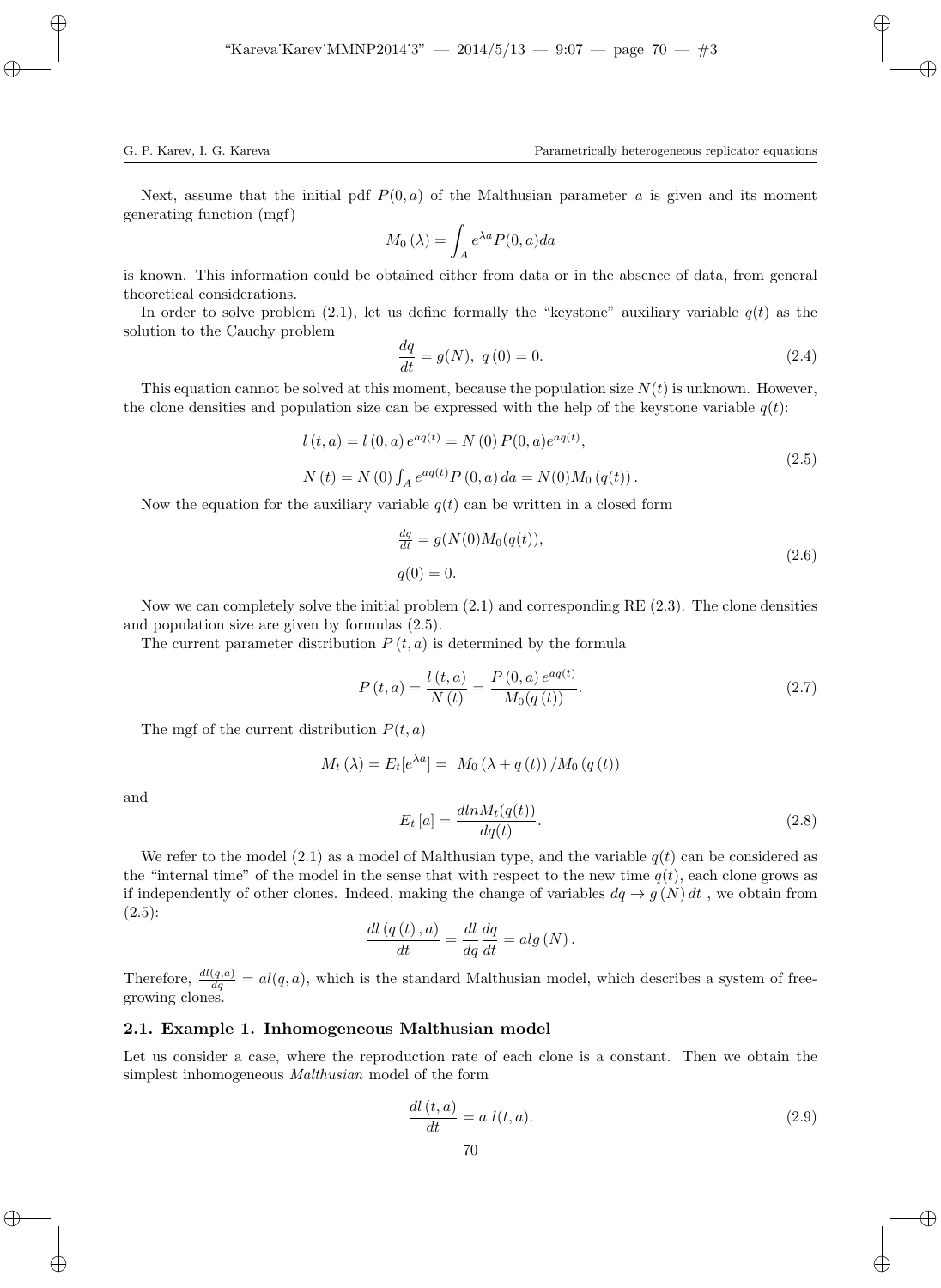The model describes a population of clones  $l(t, a)$ , each of which grows at its own rate, which does not depend on any other factors. The solution to this equation is

$$
l(t, a) = l(0, a) e^{at}.
$$

Now let  $M_0(\lambda) = \int_A e^{\lambda a} P(0, a) da$  be the mgf of the initial distribution of the Malthusian parameter a. Then the total size of the population is

$$
N(t) = \int_{A} e^{\lambda a} P(0, a) da = N(0) M_0(t).
$$

The corresponding replicator equation reads

$$
\frac{dP(t,a)}{dt} = P(t,a)(a - E_t[a]).
$$
\n(2.10)

The escort equation is trivial in this case,  $\frac{dq}{dt} = 1$ , and the keystone variable is just a time, so the solution to the replicator equation is

$$
P(t,a) = P(0,a) \frac{e^{at}}{M_0(t)}.
$$

Moreover, the rate of change of the total population size is now

$$
\frac{dN}{dt} = NE_t[a]
$$

and the rate of change of the mean of a satisfies

$$
\frac{dE_t[a]}{dt} = Var_t[a] > 0,
$$

which incidentally is the simplest version of the Fisher Fundamental theorem of selection [8]. From this one can see that any inhomogeneous Malthusian population increases *hyper-exponentially* compared to exponential growth of a parametrically homogeneous Malthusian population (see [22, 27] for details and different examples).

Remark, that even the simplest inhomogeneous Malthusian model (2.9) and replicator equation (2.10) possess a variety of solutions depending on the initial distribution of clones in the population, and thus the predicted dynamics could be qualitatively different depending on the initial state of the heterogeneous population. Some examples will be considered in Section 4.

# 2.2. Example 2. Logistic equation with distributed Malthusian parameter and the struggle for existence

All populations have the capacity to grow exponentially under ideal conditions, and no population can grow exponentially forever – there are limits to growth, which is the underlying principle of the Malthusian Struggle for Existence [12]. Furthermore, according to Darwin, the struggle for existence implies the survival of the fittest. However, the following model shows that the situation may be more complex.

A simple conceptual model for Malthusian Struggle for Existence is given by inhomogeneous logistic equation, which accounts both for free exponential growth and for resource limitations [50]:

$$
\frac{dl(t;a)}{dt} = al(t;a)(1 - \frac{N}{C})^k,
$$
\n(2.11)

where  $a$  is the Malthusian reproduction rate, which is assumed to be distributed,  $C$  is the common carrying capacity, N is the total population size, and  $k > 0$  is a fitting constant. Model (2.11) is a model of Malthusian type  $(2.1)$  with  $g(N) = (1 - \frac{N}{C})^k$ .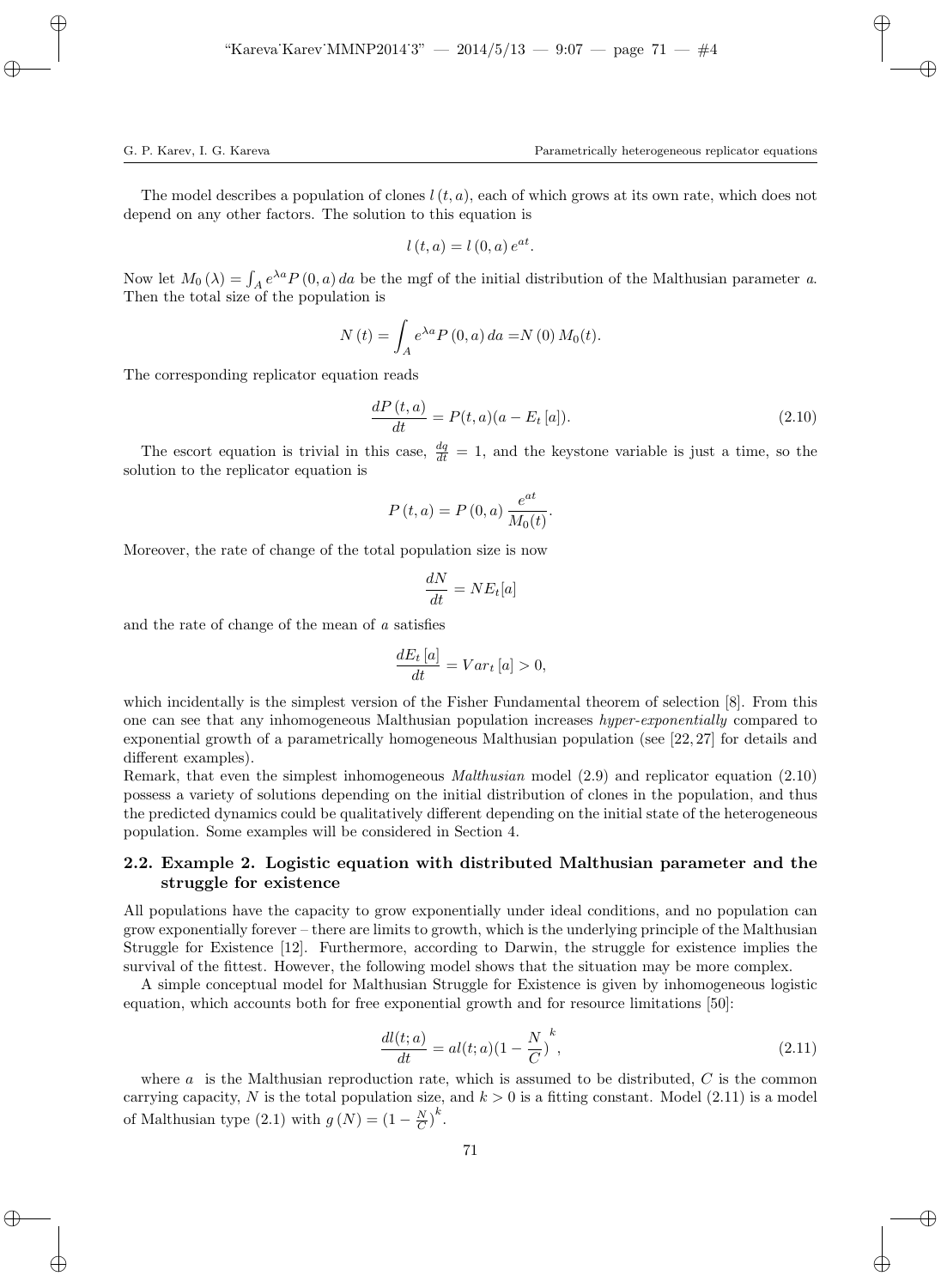According to the theory described in Section 1.1, let us define the auxiliary keystone variable by the equation

$$
\frac{dq}{dt} = (1 - \frac{N}{C})^{k}, \ q(0) = 0.
$$

Then

$$
l(t,a) = l(0,a) e^{aq(t)};
$$
\n(2.12)

the total size of the population is given by the formula

$$
N(t) = N(0) M_0(q(t)),
$$
\n(2.13)

where  $M_0(\lambda)$  is the mgf of the initial distribution of the parameter a. The population size  $N(t)$  solves the non-autonomous logistic equation

$$
dN/dt = E_t[a]N(1 - \frac{N}{C})^k.
$$

Hence, we have reduced inhomogeneous infinitely-dimensional logistic equation (2.11) to a single equation for  $q(t)$ ,

$$
\frac{dq}{dt} = \left(1 - \frac{N(0)M_0(q(t))}{C}\right)^k, \ q(0) = 0.
$$
\n(2.14)

The keystone variable  $q(t)$  plays the role of "internal time" (as can be seen from equation (2.12)), such that the dynamics of inhomogeneous logistic model (2.11) with respect to the internal time is identical to the dynamics of the inhomogeneous Malthusian model with respect to the regular "external", or chronological time. The principle difference is that in general,  $q(t)$  tends to  $q^* < \infty$  as  $t \to \infty$ , which is a solution to the equation  $M_0(q^*) = C/N(0)$ .

Hence, the limit equilibrium state of inhomogeneous logistic model (2.11) will coincide with the current state of the inhomogeneous Malthus model at the instant  $q^*$ . The final stable population size and the final distribution of the parameter a are, respectively

$$
N^* = N(0) M(q^*),
$$
  

$$
P^*(a) = P_0(a) e^{q*a} / M_0(q^*).
$$

Let us emphasize a notable property of the inhomogeneous logistic model (2.11) with a distributed Malthusian parameter: it remains inhomogeneous at any instant and has a non-trivial limit distribution of the parameter as  $t \to \infty$ . Every clone that was present initially will be present in the limit stable state. Therefore, inhomogeneous logistic model illustrates the phenomenon of "survival of everybody" in the population, in contrast to Darwinian "survival of the fittest".

## 3. Selection systems and the Reduction theorem

In Section 2 we have seen the effectiveness of the HKV method for expanding and enriching the analysis by introducing heterogeneity to some simple population models. It motivates us to develop the method in application to more general systems.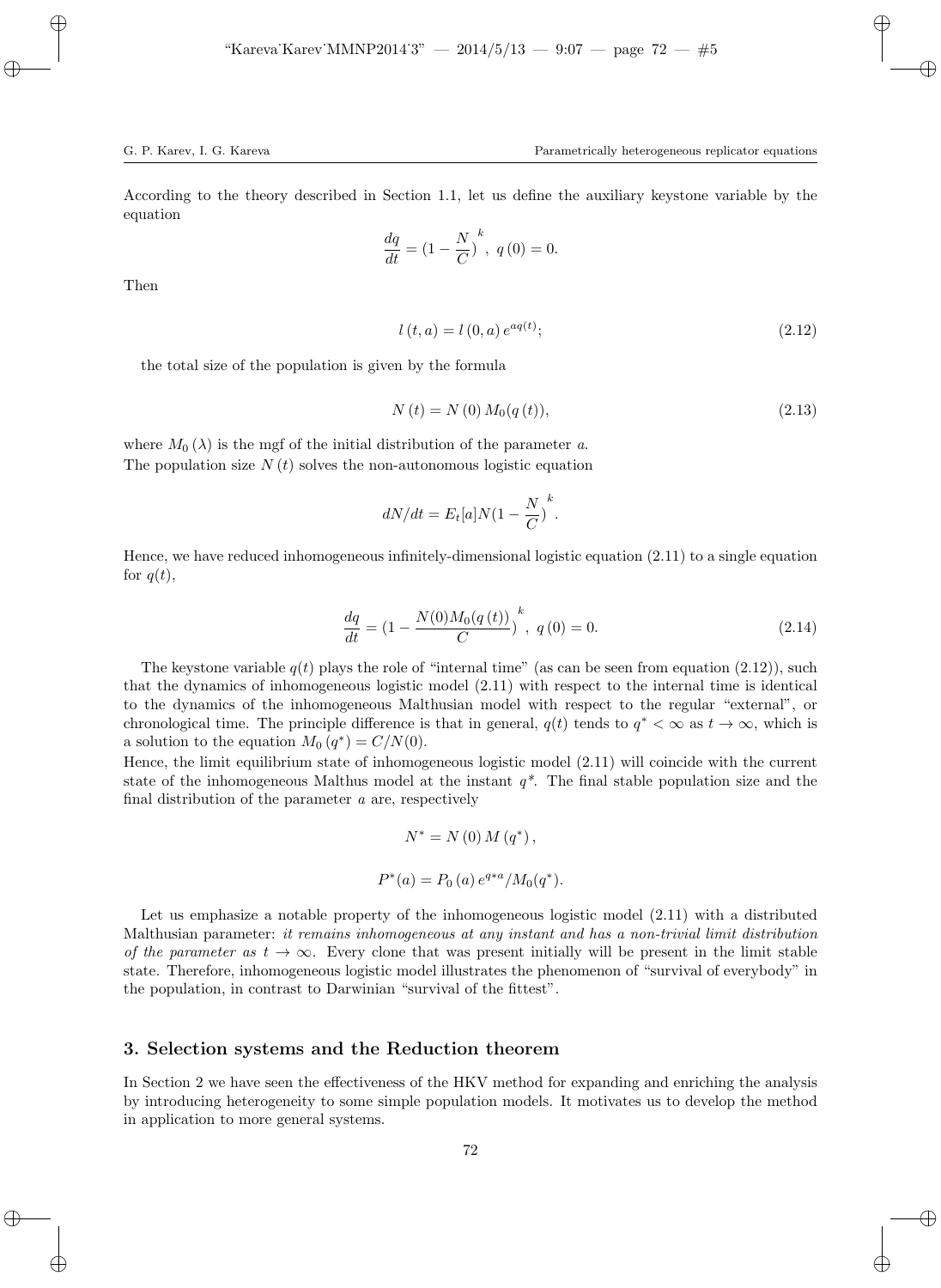#### 3.1. Selection systems

A selection system is a mathematical model of an inhomogeneous population, in which every individual is characterized by a vector-parameter  $\mathbf{a} = (a_1, \ldots, a_n)$  that takes on values from some set A. The parameter a specifies an individual's inherited invariant properties and does not change with time; just as before, the set of all individuals with a given value of the vector-parameter a in the population is called a-clone. Some general theorems for selection systems ("systems with inheritance") were proved in  $[13, 14]$ .

Let  $l(t, a)$  be the density of the population at time t over the parameter a, so that the total population size is given by  $N(t) = \int_A l(t, \mathbf{a}) d\mathbf{a}$ , and the current population distribution is  $P(t, \mathbf{a}) = l(t, \mathbf{a})/N(t)$ . Denote  $F(t, a)$  to be the per capita reproduction rate at time t. We assume here that the reproduction rate of every a-clone does not depend on other individual clones separately but can depend on the actual value of **a** and on the "environment" at  $t$  moment. Most of the population characteristics, which we account for in the model, are functions of some averages over the populations, which are referred to here "regulators". Formally, a regulator has the form  $G(t) = \int_A g(\mathbf{a}) l(t, \mathbf{a}) d\mathbf{a}$ , where  $g(\mathbf{a})$  is an appropriate function. The total population size is the most important regulator, corresponding to  $g(\mathbf{a}) \equiv 1$ . In many cases the reproduction rate may depend on mean values over the population distribution of the form  $E_t[g] = \int_A g(\mathbf{a}) P(t, \mathbf{a}) d\mathbf{a}$ . Let us emphasize that these mean values can be computed with the help of corresponding regulators according to the formula  $E_t[g] = G(t)/N(t)$ .

Overall, we specify for each model a finite set of regulators  $\mathbf{G}(t) = \{G_1(t), \ldots, G_m(t)\}\,$ , which contains the total population size; we assume that the individual reproduction rate can depend on this set of regulators at each time moment. Then the population dynamics can be described by the following master model of a selection system:

$$
\frac{dl(t, \mathbf{a})}{dt} = l(t, \mathbf{a})F(t, \mathbf{a}),
$$
\n(3.1)

$$
F(t, \mathbf{a}) = \sum_{i=1}^{n} u_i(t, \mathbf{G}) \varphi_i(\mathbf{a}),
$$
\n(3.2)

where  $u_i(t, \mathbf{G})$  are continuous functions. The initial distribution  $P(0, \mathbf{a})$  and the initial population size  $N(0)$  are assumed to be known.

The mathematical form of the reproduction rate suggests (from a biological point of view) that the individual's fitness depends on a given finite set of traits. The function  $\varphi_i(\mathbf{a})$  in (3.2) may describe quantitative contribution of a particular *i*-th trait to the total fitness. The function  $u_i(t, G)$  describes the relative importance (weight) of the i-th trait contribution, which at every time moment can depend on the state of the environment, population size, the mean, variance, covariance, and other statistical characteristics of the traits.

The current probability distribution solves the *replicator equation*:

$$
\frac{dP(t, \mathbf{a})}{dt} = P(t, \mathbf{a})(F(t, \mathbf{a}) - E_t[F])
$$
\n(3.3)

Replicator equations are among the basic tools in mathematical theory of selection and evolution, see, e.g., [15]. Some detailed examples of the selection system (3.1)-(3.2) and solutions of corresponding replicator equation will be given in the subsequent sections.

## 3.2. Reduction theorem

In model (3.1) the regulators and hence the reproduction rate  $F(t, \mathbf{a})$  are not given explicitly but should be computed using the current pdf  $P(t, \mathbf{a})$  at each time moment, so the model in the general case is a nonlinear equation of infinite dimensionality. Nevertheless, it can be reduced to a Cauchy problem for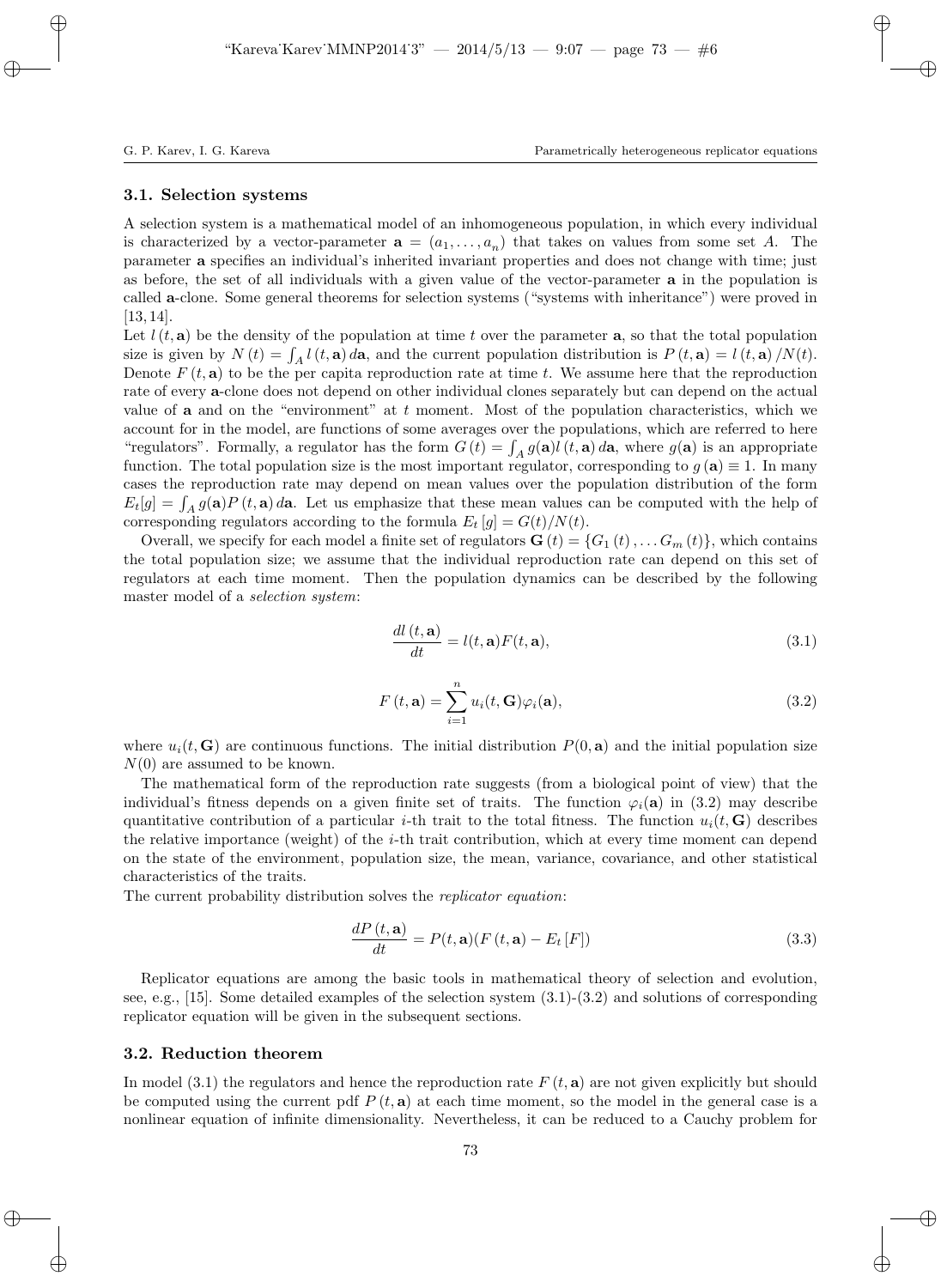the *escort system* of ODE of dimensionality equal to the number of traits. To this end, introduce the generating functional:

$$
\Phi(r;\lambda) = \int_{A} r(\mathbf{a}) \exp(\sum_{i=1}^{n} \lambda_i \varphi_i(\mathbf{a})) P(0, \mathbf{a}) d\mathbf{a}
$$
\n(3.4)

where  $\lambda = (\lambda_1, \dots, \lambda_n)$  and  $r(\mathbf{a})$  is a measurable function on A. Define *auxiliary (keystone) variables* as a solution to the *escort system* of differential equations:

$$
\frac{dq_i(t)}{dt} = u_i(t, \mathbf{G}^*(t)), q_i(0) = 0, i = 1, \dots n,
$$
\n(3.5)

where

$$
\mathbf{G}^{*}\left(t\right) = \left\{G_{1}^{*}\left(t\right),\ldots G_{m}^{*}\left(t\right)\right\}
$$

and

$$
G_k^*(t) = N(0)\Phi(g_k, \mathbf{q}(t)), \mathbf{q}(t) = \{q_1(t), \ldots q_n(t)\}.
$$

Denote

$$
K_t(\mathbf{a}) = e^{\sum_{i=1}^n q_i(t)\varphi_i(\mathbf{a})}.
$$

**Reduction Theorem** [27]. Let  $0 < T \leq \infty$  be the maximal value of t such that Cauchy problem (3.5) has a unique solution  $\{q(t)\}\$ at  $t \in [0, T)$ . Then the functions:

$$
l(t, \mathbf{a}) = l(0, \mathbf{a})K_t(\mathbf{a})
$$
\n(3.6)

$$
G_{k}(t) = G_{k}^{*}(t) = N(0) \Phi(g_{k}, \mathbf{q}(t)),
$$
\n(3.7)

satisfy System  $(3.1)-(3.2)$  at  $t \in [0, T)$ .

Specifically, the total size of the population

$$
N(t) = N(0) \Phi(1, \mathbf{q}(t)) = N(0) E_0[K_t].
$$
\n(3.8)

As a corollary, we obtain the central formula for the current distribution of the system:

$$
P(t, \mathbf{a}) = P(0, \mathbf{a})K_t(\mathbf{a})/E_0[K_t].
$$
\n(3.9)

The Reduction Theorem applies the powerful HKV (Hidden Keystone Variables) method for solving selection systems (3.1)-(3.2) and corresponding replicator equations (3.3). Introducing auxiliary variables, which solve the escort system of non-autonomous differential equations  $(3.5)$  (see also  $(3.11)$  below), allows us to write down the solution of a selection system and the corresponding replicator equation and to find all its statistical characteristics of interest.

The general HKV method is simplified in an important case of the reproduction rate

$$
F(t, \mathbf{a}) = \sum_{i=1}^{n} u_i(t, \mathbf{G}) \varphi_i(\mathbf{a})
$$

with the regulators of the form  $N(t)$ ,  $G_i(t) = N(t) E_t[\varphi_i]$  only. In this case, we can use the moment generating function (mgf) of the joint initial distribution of the variables  $\varphi_i$ ,

$$
M_0(\lambda) = E^0[\exp(\sum_{i=1}^n \lambda_i \varphi_i)], \qquad (3.10)
$$

instead of general functional (3.4). The resulting escort system reads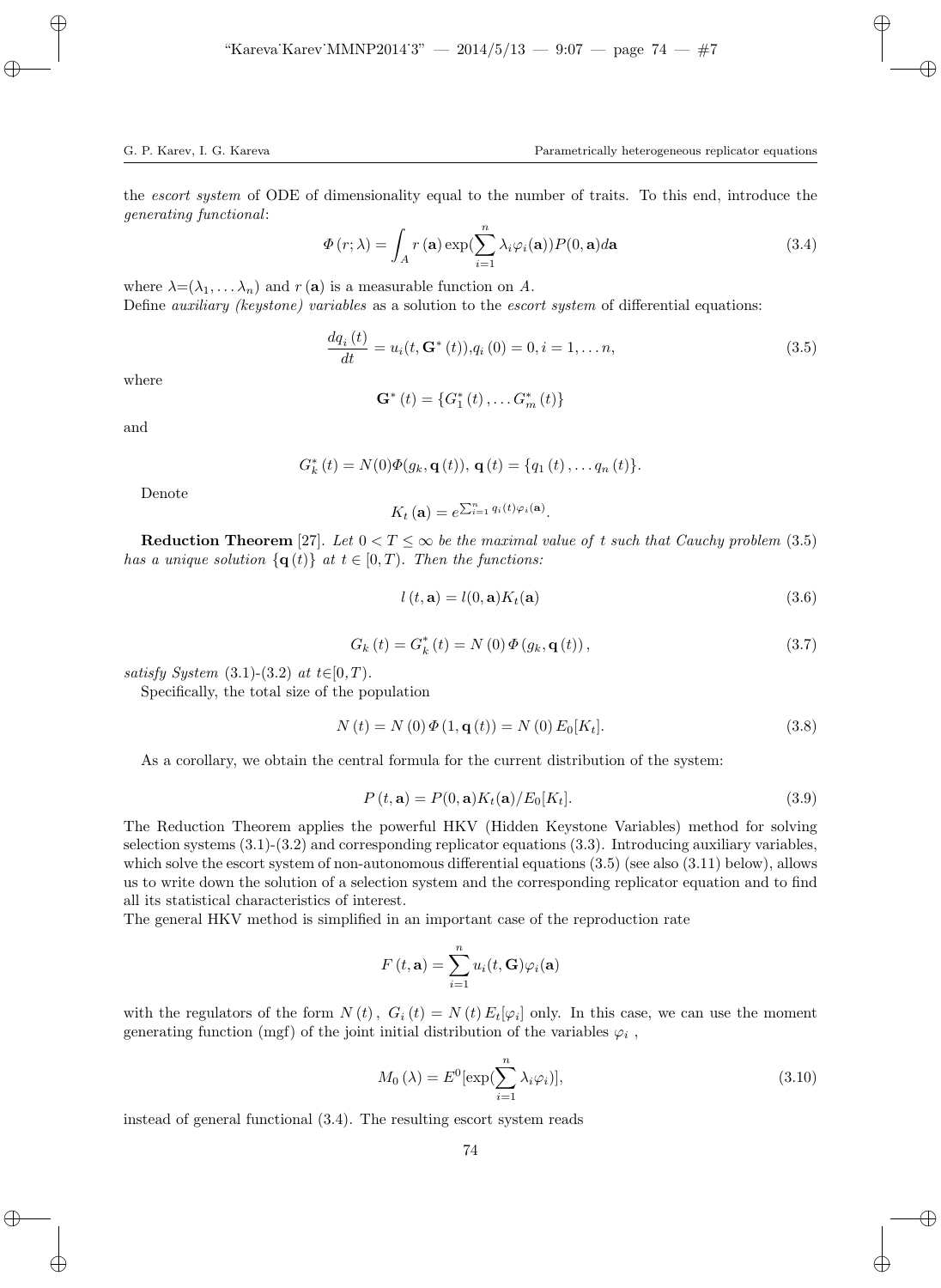$$
\frac{dq_i}{dt} = u_i(t, \mathbf{G}(t)), \ q_i(0) = 0, \ i = 1, \dots n,
$$
\n(3.11)

where  $G_i(t)$  are defined via formulas

$$
N(t) = N(0)M_0(\mathbf{q}(t)),
$$
  

$$
E_t[\varphi_i] = \partial_i ln M_0(\mathbf{q}(t)).
$$

The solution to the corresponding replicator equation is

$$
P(t, \mathbf{a}) = P(0, \mathbf{a})K_t(\mathbf{a})/E_0[K_t]
$$

where  $E_0$  [K<sub>t</sub>] =  $M_0$  (**q**(t)).

In the following sections we demonstrate the HKV method at work.

# 4. Inhomogeneous population models

## 4.1. Global demography

The growth of the world population up to  $\sim$  1990 was described with high accuracy by the hyperbolic law [9]:

$$
N\left(t\right) = \frac{C}{T - t} \tag{4.1}
$$

with  $C \approx 2 * 10^{11}$ ,  $T \approx 2025$ .

Formula (4.1) describes the hyper-exponential growth of humankind. This formula solves the quadratic growth model

$$
\frac{dN}{dt} = N^2/C,\tag{4.2}
$$

in which the growth rate is proportional to the number of pair contacts in the whole of humankind and the individual reproduction coefficient is proportional to the total world population. This fact is difficult to interpret from the point of view of elementary processes and it seems evidently wrong even for small populations. In addition, equations  $(4.1)$ ,  $(4.2)$  predict a non-realistic *demographic explosion* at some point in time as we approach the year  $T \approx 2025$ . This means that  $N(t) \to \infty$  when  $t \to T$ , and the same is true for the population growth rate and individual reproduction coefficient.

Let us note that, usually, Eqs. (4.1) and (4.2) are considered to be equivalent; this assertion was the basis for phenomenological theory of global demography developed in [19, 20]. In this theory, the underlying assumption of the humankind uniformity and the interpretation of the "quadratic law" (4.2) in terms of the information community hypothesis are, perhaps, unrealistic, especially when dealing with prehistoric human populations that were composed of comparatively small low-interbreeding subgroups. Let us emphasize that, paradoxically (from the standpoint of the theory developed in [20]), the hyperbolic growth was observed in the past but has substantially slowed down during the last decades when most of the world population indeed became an "information community".

The mathematical part of the theory [19] was based on some modification of the quadratic equation (4.2), which was considered as an exceptional phenomenon inhered to humankind only.

In our opinion, equation (4.2) cannot be the starting point of any realistic demographic theory because it apparently makes no biological sense, at least, for large populations. Then, the problem arises: why the unacceptable quadratic equation (4.2) implies a good fit of empirical data (4.1)? The answer is: the hyperbola  $N(t) = \frac{C}{T-t}$  is implied not only by the quadratic growth model but also by more plausible Malthusian inhomogeneous model (2.9) with exponential initial distribution (see [22] for details).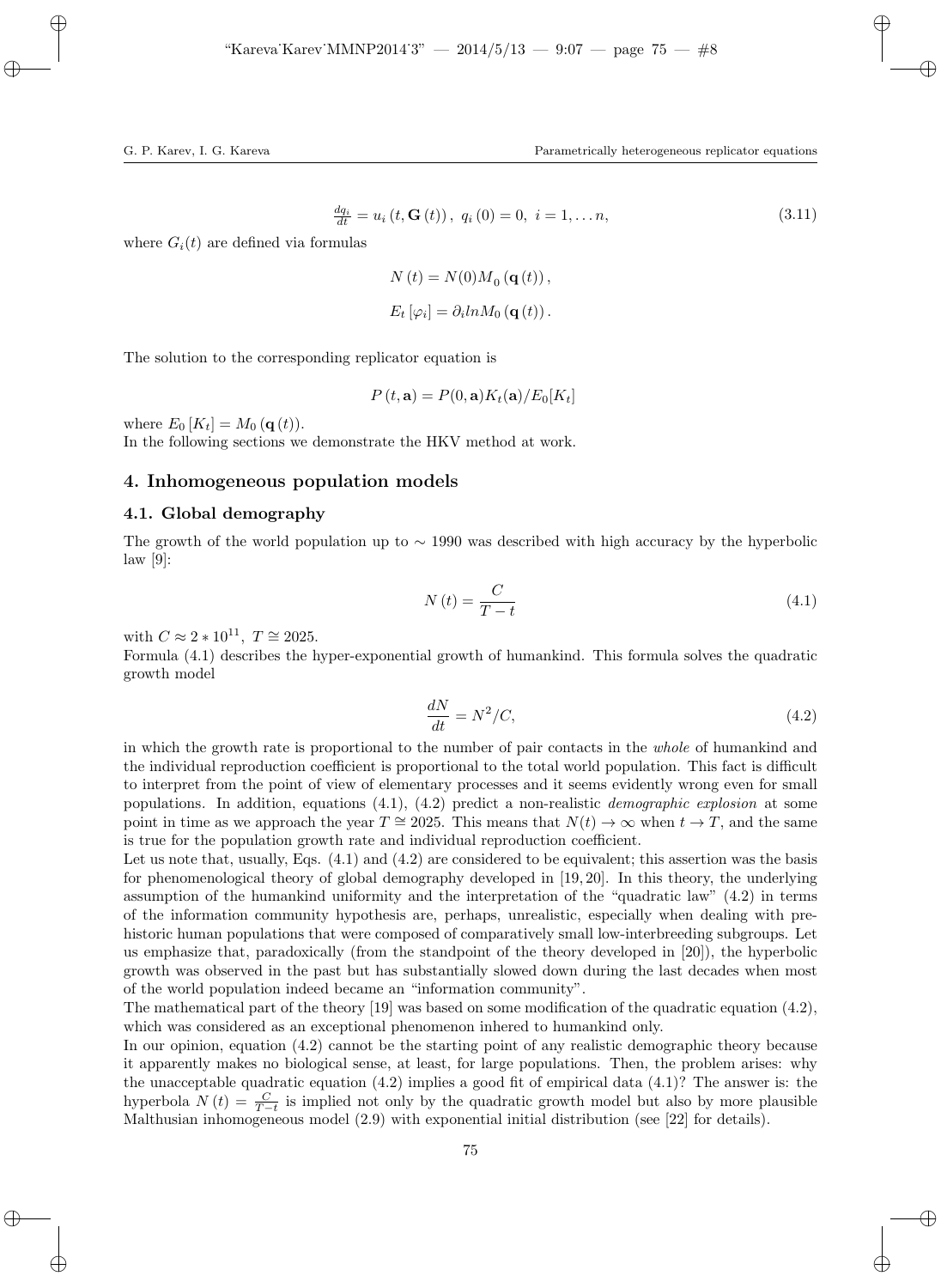Given that any real population is inhomogeneous, the simplest inhomogeneous Malthusian model is more acceptable as a starting point for global demography modeling then the quadratic growth model. The population increases in such a way that the distribution of the reproduction rate is *exponential* at every instant  $t < T$  with the mean  $E_t[a] = 1/(T-t)$ .

The "demographic explosion" occurs at the moment  $t = T$  when not only  $N(T) = \infty$ , but also  $E_T[a] = \infty$ and  $Var_T[a] = \infty$ . It is a corollary of the obviously wrong assumption (incorporated implicitly into quadratic growth model) that the individual reproduction rate may take arbitrary large values with nonzero probability. Hence, a natural way to eliminate the unrealistic "demographic explosion" from the model is to take into account that possible values of the reproduction rate should be limited. When the reproduction rate  $a$  in model  $(4.1)$  is bounded, i.e. the rate has an exponential distribution truncated in the interval  $[0, c)$  (specifically for real demographic data,  $c \approx 0.114$  [22]) then one can show that

$$
N(t) = N(0)\frac{T}{T - t}(1 - e^{-c(T - t)}).
$$
\n(4.3)

It follows from  $(4.3)$  that  $N(t)$  is finite, even though indefinitely increasing, for all t.



FIGURE 1. World population size, N (in billions), dependently on time t: 1 (dashed) model  $(3.1)$  with exponentially distributed rate;  $2$  - model  $(4.3)$ ;  $3$  (thick) - inhomogeneous logistic model (3.7) with  $C=12$  and  $k=2$ .

The next step toward more realistic demographic model is the inhomogeneous logistic equation

$$
\frac{dl(t;a)}{dt} = al(t;a)(1 - \frac{N}{C})^k,
$$

where a is the distributed growth rate, C is the total carrying capacity, and  $k > 0$  is a constant. This equation was studied in Section 2. Figure 1 shows that the solutions of all considered models are very close to the hyperbola for a long time (up to 1990 at corresponding values of coefficients), but dramatically differ at large t.

The last model shows a transition from prolonged hyperbolical growth (the phase of "hyper-exponential" development) to the brief transitional phase of "nearly exponential" growth (the phase of "demographic transition") accomplished by a sharp increase of the variance of the reproduction rate to a stabilized regime, see Figure 2. It means that according to the last model humankind stay inhomogeneous forever; see discussion in s. 3.4. We may conclude that the hyperbolic growth of the humankind for a long time period was not an exclusive phenomenon but obeyed the same laws as any heterogeneous biological population.

## 4.2. Models of population extinction

The problem of population extinction is one of the most important problems in modern ecology. The developed HKV method can be successfully applied to this problem. In particular, different peculiarities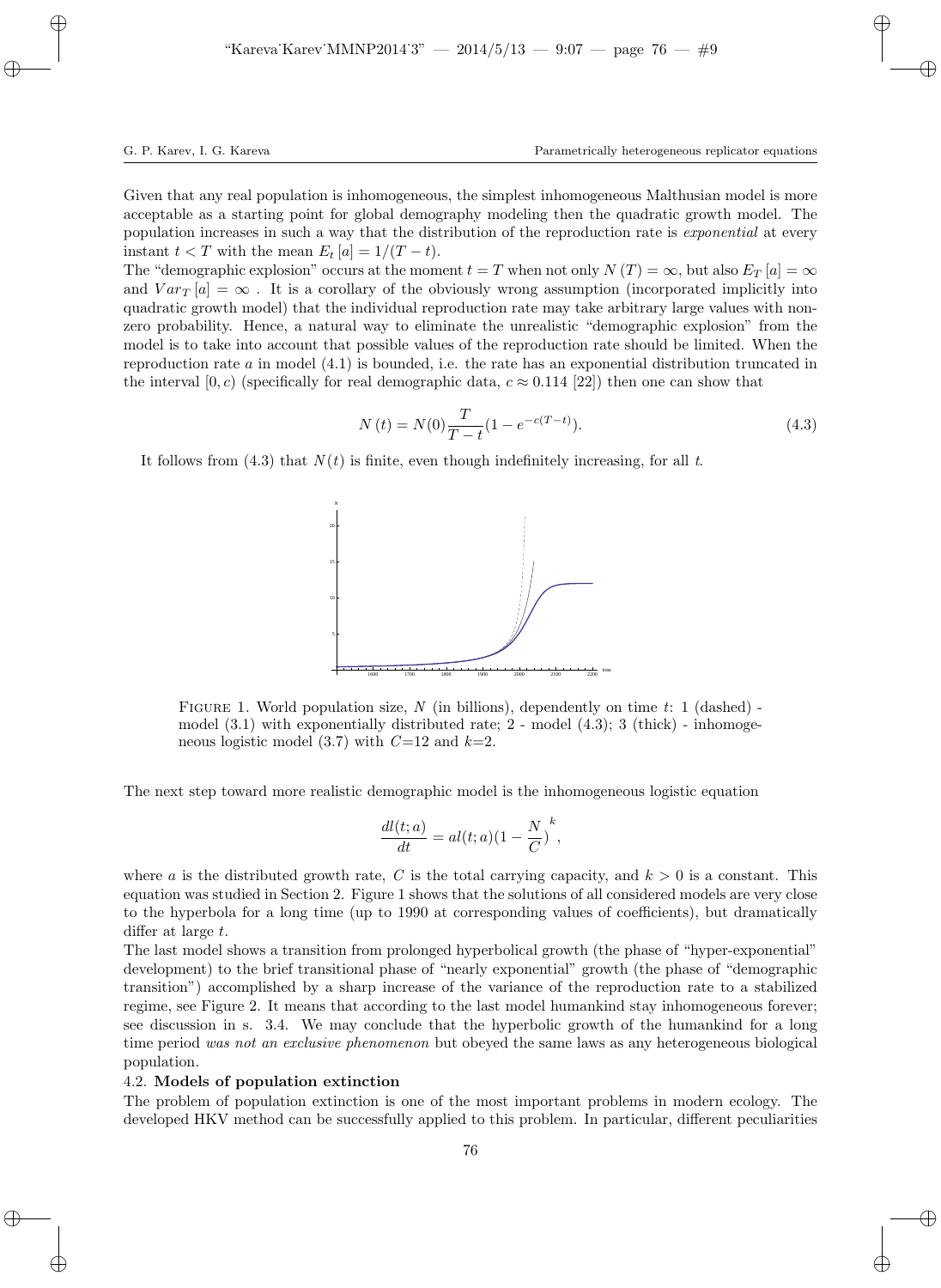

FIGURE 2. Variances  $Var<sub>t</sub>(a)$  of the rate a dependently on time t for the models 1-3 (see Legend for Figure 1).

of the dynamics of population dying may be explained by the population heterogeneity. Let us consider the inhomogeneous Malthusian extinction model

$$
\frac{dl(t,a)}{dt} = -acl(t,a), N(t) = \int_A l(t,a) \, da. \tag{4.4}
$$

where  $c$  is a scaling constant. Then

$$
N(t) = N(0) \int_{A} e^{-act} P(0, a) da = N(0) L(ct),
$$

where L is the Laplace transform of the initial distribution  $P(0, a)$ . The theorem of S. Bernstein ([7], v.2, ch.X111, 4) states, that a function L is the Laplace transform of a pdf if and only if L is completely monotone and  $L(0) = 1$ . Hence, the population size N in inhomogeneous Malthusian extinction model (4.4) can change as an arbitrary completely monotone function on time, dependently on the initial distribution.

As an example, let us consider one of the oldest and important problems in forest ecology, the problem of tree stand self-thinning. A number of tree interactions, variations in genetic structure, and various environmental conditions affect the growth and death of trees in complex ways. It seems to be impossible to take into account all factors that impact death rates of trees in explicit form within the frameworks of a unit model.

A promising way to overcome these difficulties is to construct tree population models with distributed values of the mortality rate a. It was shown in [21,23] that different formulas of forest stand self-thinning can be considered as solutions of inhomogeneous Malthusian extinction model (4.4). Let us consider, for example, a known formula suggested by Khilmi [34] for tree number  $N(t)$  of even-age tree stand,

$$
N(t) = N(0) \exp(a_0 (e^{-ct} - 1)).
$$

One can notice that this formula coincides with a well-known Gompertz function. It was shown in [21] that the last formula is an exact solution of  $(4.4)$  if the mortality rate a has the Poisson distribution with average  $a_0$  at the initial time point. In this case, the distribution of a at any moment of time is also Poisson with the mean  $E_t[a] = a_0 e^{-ct}$ . Indeed, the mgf of the Poisson distribution  $M(\lambda) = \exp(a_0 (e^{-ct} - 1))$ , and all assertions follow from formulas of s.2.

Thus, the Hilmi formula describes the Malthusian process of decreasing of the inhomogeneous population size; the population is divided into countable number of disjoint groups such that individuals from *i*-th group,  $i = 0, 1, 2, \ldots$  have the mortality rate ic and the initial size of the group is  $l_0(i) = N(0) \exp(-a_0) a_0^i/i!.$ 

It is difficult to give an acceptable interpretation of this model with infinite number of groups. Individuals from groups with large  $i$  have unrealistic large extinction rate and will be eliminated rapidly from the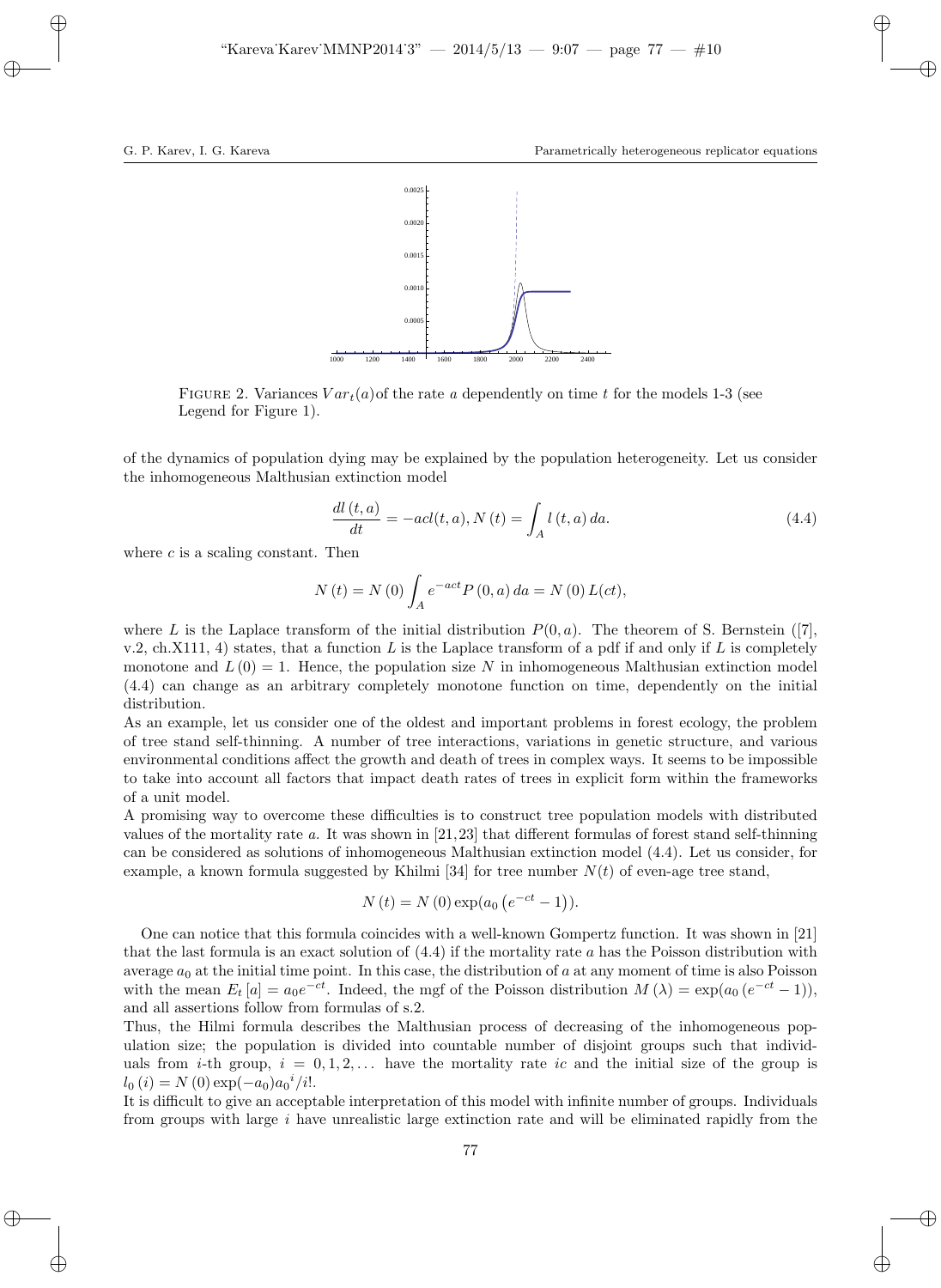population; more of that, the initial size of such a group may be less than 1 with large i. Thus, it is reasonable to consider the subdivision of a tree population only to finite number of groups with different extinction rates that corresponds to the truncated Poisson distribution.

Let parameter a can assume only finite number of values  $i = 0, 1, \ldots, k$ . Then for all t the distribution of the parameter a is again the k-truncated Poisson distribution and the population size is

$$
N(t) = N(0) c(k) \sum_{i=0}^{k} (\exp(-a_0) a_0)^i / i!.
$$
 (4.5)

This formula is biologically more meaningful than the initial Khilmi formula with  $k = \infty$ ; it allows to fit real data more precisely. Moreover, it is now possible to choose an unknown number  $k$  of different a-groups by best fitting, for different  $k$ , to the observed time series of the population sizes. Thus we can estimate the number of groups of trees having different "surviving levels". For example, computations for pine tree stands give an estimate of  $k=7-10$ . The accuracy of data fitting is better than 5% of mean-square deviation (see [21, 23] for more details).

Some other self-thinning formulas, such as the power law can be deduced and then modified by the same approach  $[21, 23]$ .

## 4.2. Inhomogeneous Ricker equation

Let us now demonstrate how to solve the inhomogeneous population models, which depend on a vector parameter a. As an example, let us consider a version of the well-known Ricker equation, which depends on two distributed parameters,  $a_1 = \beta$ ,  $a_2 = \mu$ :

$$
\frac{dl(t;\beta,\mu)}{dt} = l(t;\beta,\mu) \left(\beta e^{-cN(t)} - \mu\right)
$$
\n(4.6)

where  $c$  is a scale constant.

Let  $M(\lambda_1, \lambda_2)$  be the mgf of the joint initial distribution of  $\beta$  and  $\mu$ . Then the escort system reads

$$
\frac{dq_1}{dt} = e^{-cN(0)M(q_1, -t)}, \ q_1(0) = 0; \tag{4.7}
$$

 $\frac{dq_2}{dt} = -1$ ,  $q_2(0) = 0$ , hence  $q_2(t) = -t$ .

Equation (4.7) can be solved for known mgf  $M(\lambda_1, \lambda_2)$  and then the solution to (4.6) is  $l(t; \beta, \mu)$  $l(0;\beta,\mu)$  exp  $(\beta q_1(t) - \mu t)$ ; the total population size and the parameters distribution are given by the formulas

$$
N(t) = N(0)M(q_1(t), -t),
$$
  
 
$$
P(t; \beta, \mu) = P(0; \beta, \mu) e^{(\beta q_1(t) - \mu t)} / M(q_1(t), -t).
$$

For example, let the parameters  $\beta$  and  $\mu$  be independent and exponentially distributed in  $[0, \infty)$  with the means  $s_1$  and  $s_2$  at the initial instant. Then  $M(q, -t) = \frac{s_1 s_2}{(s_1 - q)(s_2 + t)}$ , and equation (4.7) for the auxiliary variable reads  $\frac{dq_1}{dt} = e^{-cN(0)\frac{s_1 s_2}{(s_1 - q_1)(s_2 + t)}}$ .

This equation has a stable state at  $q_1 = s_1$ . As  $t \to \infty$ ,  $q_1(t) \to s_1$  and  $M(q_1, -t) \to \infty$ ; so the total population size tends to infinity and the population density concentrates at the value  $\mu = 0$  of the parameter  $\mu$  and vanishes in any finite interval of values of the parameter  $\beta$ . This unrealistic behavior is a corollary of two assumptions: the death rate  $\mu$  can be arbitrary small and the growth coefficient  $\beta$ can be arbitrary large. It can be proven that if the parameters  $\beta$  and  $\mu$  are independent and there exist  $max\beta = \beta^* < \infty$  and  $min \mu = \mu^* > 0$ , then the limit distribution of the parameters will be concentrated in the point  $(\beta^*, \mu^*).$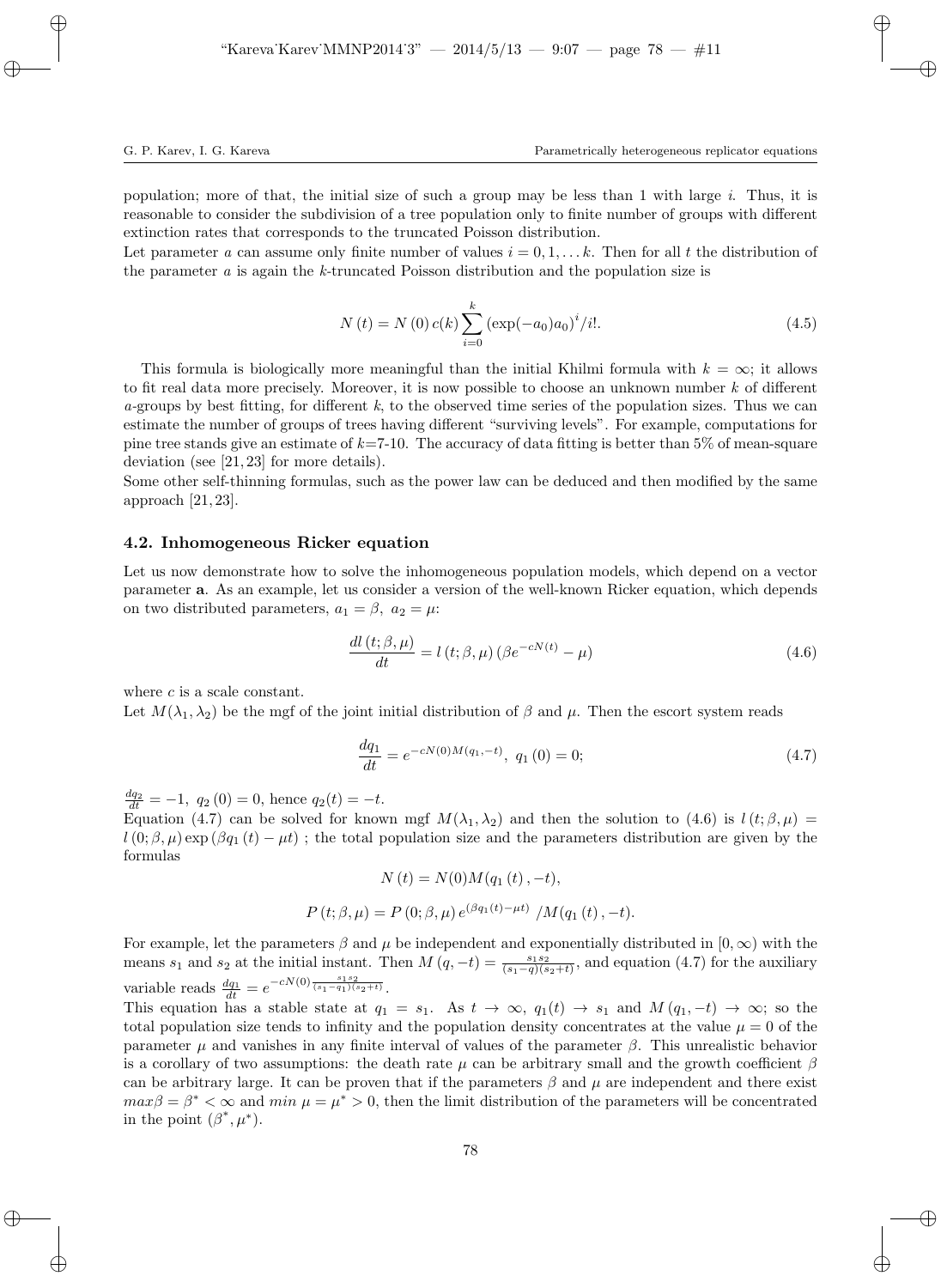## 4.3. The principle of limiting factors in modeling of early biological evolution

Principle of limiting factors, according to Liebig [39] (see also [48] for mathematical formulation) states that at any given moment the rate of a process is determined by the factor whose sufficiently small modification produces a change of the rate; it is assumed that similar changes in other factors do not affect the rate. The principle of limiting factors was actually used in a model of early biological evolution suggested in [53]. Each organism was characterized by the vector **a** where the component  $a_i$  is the thermodynamic probability that protein  $i$  is in its native conformation. In order to study the connection between molecular evolution and population, the authors suppose that the organism death rate d depends on the stability of its proteins as  $d = d_0(1 - \min a_i)$ ,  $d_0 = b/(1 - a_0)$ , b is the birth rate,  $a_0$  is the native state probability of a protein. Hence, neglecting possible mutations (accounted for by the authors in their simulations), the model can be formalized as the system

$$
\frac{dl(t,a)}{dt} = l(t,a)d_0(m(a) - a_0))
$$
\n(4.8)

where  $m(a) = \min[a_1, \ldots, a_n]$ . In what follows we let  $d_0 = 1$  for simplicity. It was assumed in [53] that the values  $a_i$  are independent and have the Boltzmann distribution. We can consider  $a_i$  as the *i*-th realization of a random variable with a common pdf  $f(a)$ .

Let  $G(a) = \int_0^a f(x)dx$  be the cumulative distribution function. Then, it is well known that the pdf of  $\min[a_1,...a_n]$  is equal to  $g(a) = n(1 - G(a))^{n-1}f(a)$ . Equation (4.8) is a version of the inhomogeneous Malthusian equation, which can now be solved explicitly at any given pdf  $f(a)$ . In particular, if

$$
f(a) = \exp(-a/T)/Z, Z = \sum_{a} \exp(-a/T)
$$
 (4.9)

is the Boltzmann distribution with  $a > 0$ , then

$$
g(a) = n(1 - G(a))^{n-1} f(a) = (n(\sum_{x>a} \exp(-x/T))^{n-1}) \exp(-a/T) / \sum_{x} \exp(-x/T)).
$$

For distribution (4.9) with continuous range of values of a,  $a \in (0,\infty)$ ,  $Z = T$ ,  $1 - G(x) = \exp(-x/T)$ and

$$
g(a) = n(\exp(-a(n-1)/T)\exp(-a/T)/T = n/T\exp(-an/T). \tag{4.10}
$$

If  $a \in (0, E)$ , then  $Z = T(1 - \exp(-E/T))$ ,  $1 - G(a) = \frac{\exp((E-a)/T) - 1}{\exp(E/T) - 1}$ , and

$$
g(a) = \frac{n \exp(-a/T)}{T(1 - \exp(-E/T))} \left[\frac{1 - \exp((E - a)/T)}{1 - \exp(E/T)}\right]^{n-1}.
$$
\n(4.11)

Let  $M_0(\lambda) = E_0[\exp(\lambda m)]$ . For initial distribution (4.10),  $M_0(\lambda) = \frac{1}{1 - \lambda T/n}$ . Hence,

$$
l(t, a) = l(0, a) \exp((m(a) - a_0)t),
$$

$$
N(t) = N(0) \exp(-a_0t) \frac{1}{1 - tT/n},
$$

$$
P(t, a) = P(0, a) \exp(m(a)t)(1 - tT/n).
$$

At the moment  $t_{\text{max}} = n/T$  the population "blows up":  $N(t)$  and  $l(t, a)$  tend to infinity as  $t \to t_{\text{max}}$ . Let us denote  $p(t, a) = P(t, \{a : m(a) = a\})$ . Then at  $t < t_{\text{max}}$ 

$$
p(t,a) = n/T \exp(-an/T + at)(1 - tT/n) = (n/T - t) \exp(a(t - n/T)).
$$

The probability  $P(t, \{a : m(a) < a\})$  tends to 0 for any finite a as  $t \to t_{\text{max}}$ . Loosely speaking, the total "probability mass" goes to infinity after a finite time interval. So, we should conclude that model (4.8),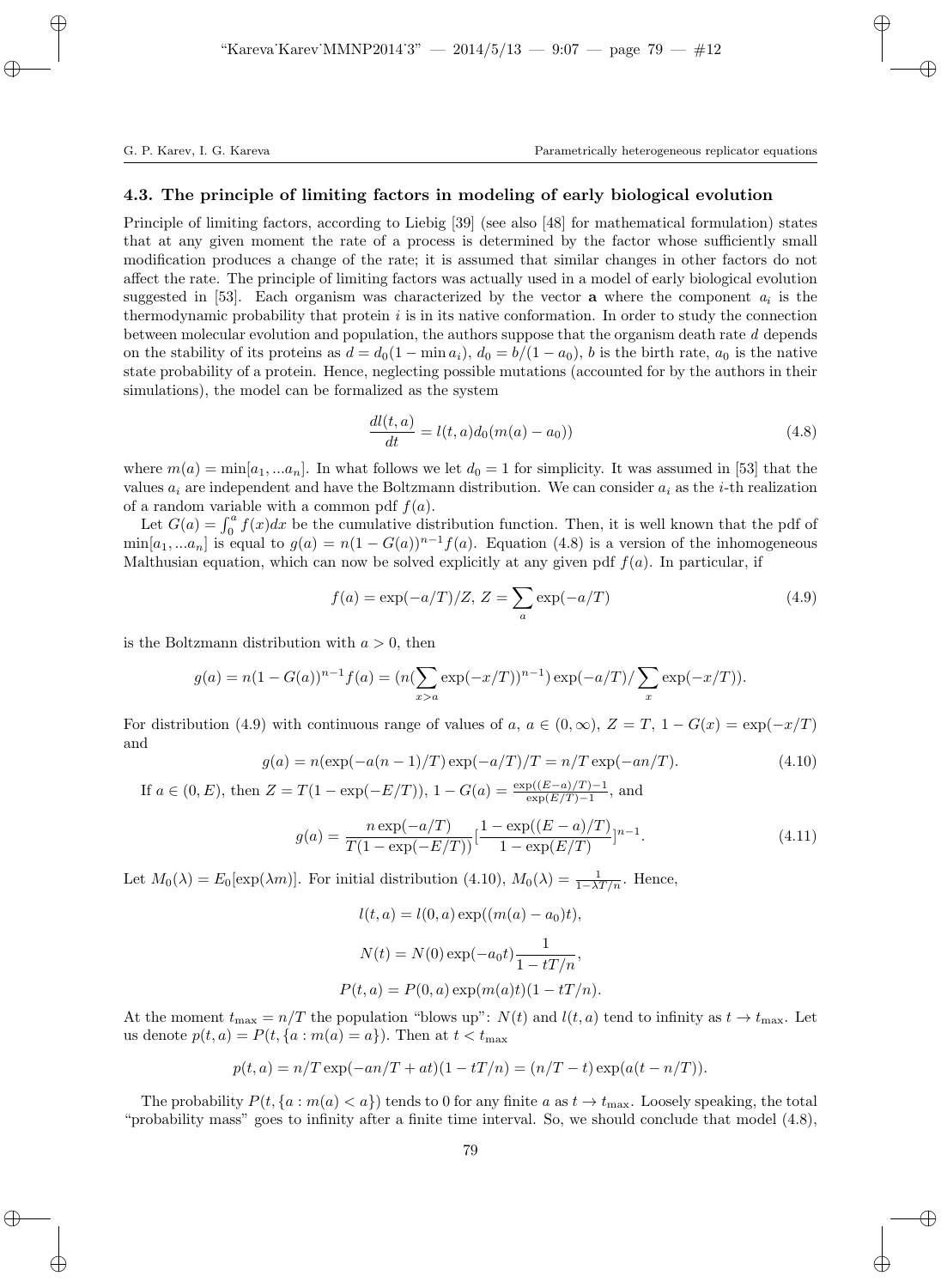(4.9), which allow arbitrary large values of the parameter a with nonzero probability have no "physical" sense.

This problem can be eliminated by taking the initial distribution, which allows only bounded values of the parameter  $a$ . For pdf  $(4.11)$ , the integral

$$
M_0(\lambda) = \int_0^E e^{\lambda x} g(x) dx
$$

is finite for any λ; although it cannot be expressed in quadratures we can obtain much information about the system distribution and its dynamics. The current pdf is

$$
p(t,a) = \frac{n}{T(\exp(E/T) - 1)^n} \exp((E - a)/T)(\exp((E - a)/T) - 1)^{n-1} \frac{e^{at}}{M_0(t)},
$$

where  $M_0(t)$  is finite for all t. So, the pdf is defined and finite at any time moment, in contrast to the previous case. The total distribution concentrates with time at the point  $a = E$ , which provides the maximal reproduction rate. Let us emphasize that the pdf  $p(t, a)$  does not depend on the native state probability  $a_0$ .

# 5. Discrete time selection systems

#### 5.1. Reduction theorem for maps

A similar theory can be developed for selection systems and replicator equations with discrete time [26]. Once again, let  $l(t, a)$  be the population density at moment t; the discrete-time version of the model (3.1) of selection systems reads

$$
l(t+1, a) = l(t, a)w_t(a),
$$
  
\n
$$
w_t(a) = \exp\left(\sum_{i=1}^n u_i(t, G(t))\varphi_i(a)\right),
$$
\n
$$
(5.1)
$$

where again  $G(t) = G_1(t),...G_m(t), G_i(t) = N(t)E_t[g_i], N(t)$  is the total population size and  $u_i(t, G)$ are continuous functions.

Define the current pdf  $P_t(a) = l(t, a)/N(t)$ ; it solves the discrete-time replicator equation

$$
P(t+1, a) = P(t, a)w_t(a)/E_t[w_t].
$$
\n(5.2)

Let us formulate the reduction theorem for selection system (5.1). Denote  $U_i(t) = \sum_{j=0}^{t} u_i(j, G(j))$ , and

$$
W(t,a) = \prod_{k=0}^{t} w_k(a) = \exp(\sum_{i=1}^{n} U_i(t)\varphi_i(a)).
$$
\n(5.3)

Consider the vector-function  $\mathbf{U}(t) = (\mathbf{U}_1(t), \dots, \mathbf{U}_n(t))$ . Suppose that the initial distribution  $P(0, a)$  is given and  $\Phi(r; \lambda)$  is the generating functional (3.4).

Theorem 4. The total population size, the regulators and the system distribution can be computed recurrently with the help of the following system:

$$
N(t) = N(0)\Phi(1; \mathbf{U}(\mathbf{t} - \mathbf{1}));
$$
  
\n
$$
G_i(t) = N_0 \Phi(g_i; \mathbf{U}(\mathbf{t} - \mathbf{1}));
$$
  
\n
$$
P(t, a) = P(0, a)W(t - 1, a)/E_0[W(t - 1, a)]
$$
\n(5.4)

Theorem 4 reduces model (5.1)-(5.2) (which in general is infinitely dimensional) to a finite system of recursive equations. Formulas (5.3)-(5.4) give the solution to replicator equation (5.2).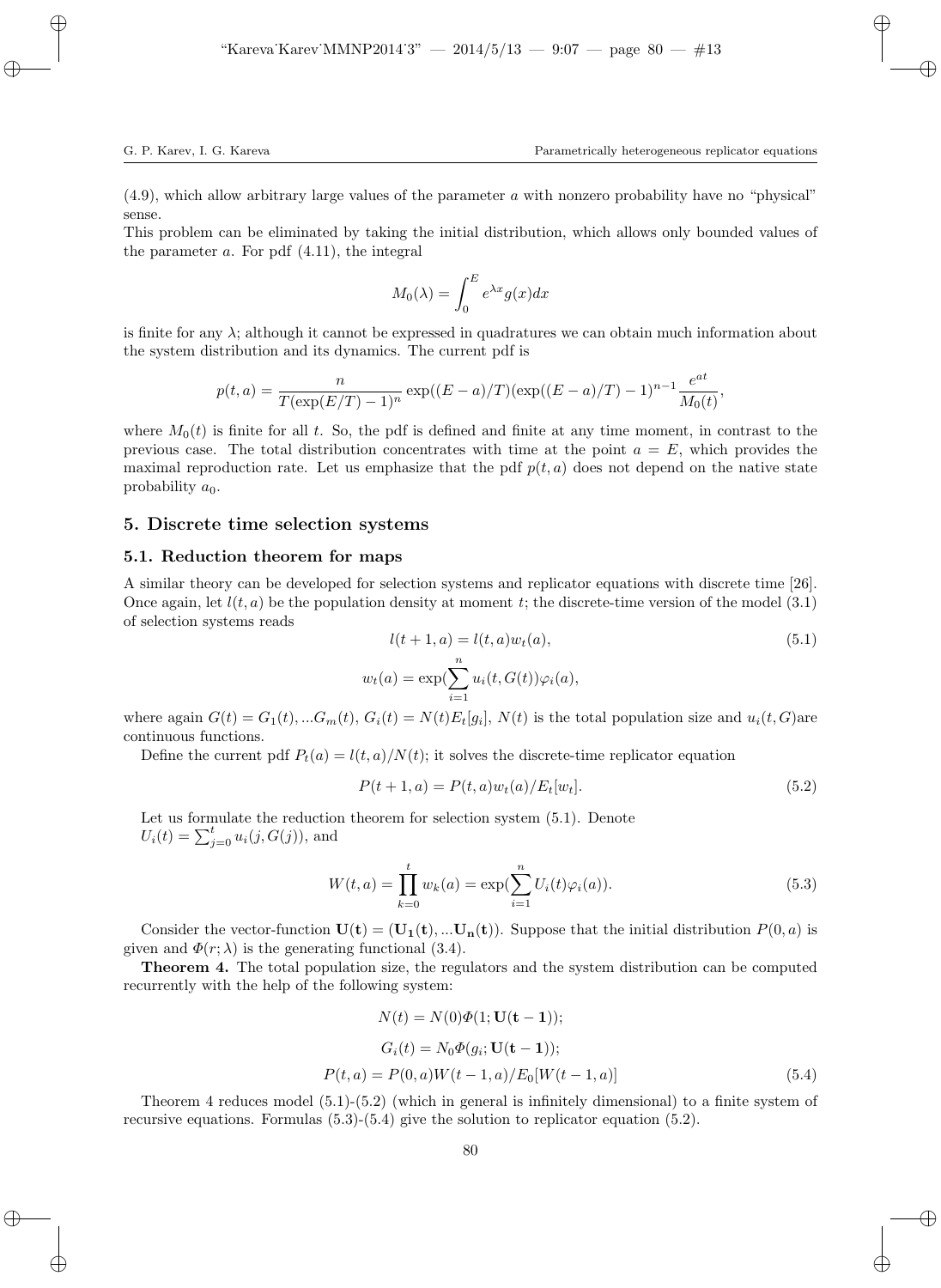## 5.2. Inhomogeneous logistic map

A well-known logistic map is of the form  $N_{t+1} = \lambda N_t(1 - N_t)$ ,  $0 < \lambda < 4$  and  $0 \le N_t \le 1$ . The following inhomogeneous version of this map was studied in [26]:

$$
l(t+1, a) = \lambda a l(t, a) (1 - N_t)
$$

where a is the distributed parameter,  $0 < a < 1$ . Denote  $w_t(a) = \lambda a(1 - N_t)$ .

Let  $W(t, a) = \prod_{k=0}^{t} w_k(a) = \lambda^{t+1} \exp((t+1) \ln a + U(t)),$ where  $U(t) = \sum_{k=1}^{t} \ln(1 - N_k)$ . Then, according to (5.4) the current pdf

$$
P(t,a) = P(0,a)W(t-1,a)/E_0[W(t-1,a)] = P(0,a)a^{t}/E_0[a^{t}].
$$
\n(5.5)

The inhomogeneous logistic model is reduced to the system

$$
N_{t+1} = E_t[w]N_t = \lambda E_t[a]N_t(1 - N_t),
$$
\n
$$
E_t[a] = E_0[a^{t+1}]/E_0[a^t].
$$
\n(5.6)

The current distribution (5.5) of the model has a simple form. In contrast, the behavior of trajectories may be very complex. For example, let  $P_0(a)$  be the Beta-distribution in [0,1] with parameters  $\alpha, \beta$ . Then  $E_t[a] = (t+\alpha)/(t+\alpha+\beta)$ . Choosing an appropriate value of  $0 < \lambda < 4$ , we can observe (as  $t \to \infty$ ) any possible behavior of the plain logistic model as the final dynamical behaviors of the inhomogeneous logistic model. In particular, at  $\lambda = 4$  almost all cycles of Feigenbaum's cascade appear in the course of time and realize as parts of a single trajectory, as a result of the "inner" bifurcations of the inhomogeneous logistic model. The trajectory  $\{N_t\}_{0}^{\infty}$  mimics the bifurcation diagram of the plain logistic map. Figure 3 illustrates this assertion.



FIGURE 3. The trajectory of total population size for inhomogeneous logistic model with Beta-distributed parameter a  $(\lambda = 4, E_0[a] = 0.1, Var_0[a] = 0.005)$ .

## 5.3. Selection in Natural Rotifer Community

The mathematical model of zooplankton populations under toxicant exposure was suggested in [49] and studied systematically in [3]. The model depends on the parameters a, characterizing the environment quality, and  $\gamma$ , which is the species-specific parameter. The model was given by the equation

$$
N_{t+1} = N_t \exp(-a + \frac{1}{N_t} - \frac{\gamma}{N_t^2}).
$$

Let us consider the model of a community that consists of different rotifer populations (see  $[25]$ ); individuals within the population may have different reproduction capacities under constant toxicant exposure. The model is of the form (5.1),  $l(t + 1, a) = l(t, a)w_t(a)$ , where  $a = (a, \gamma)$  and  $w_t(a, \gamma) = \exp(-a + \frac{1}{N_t} - \frac{\gamma}{N_t^2}).$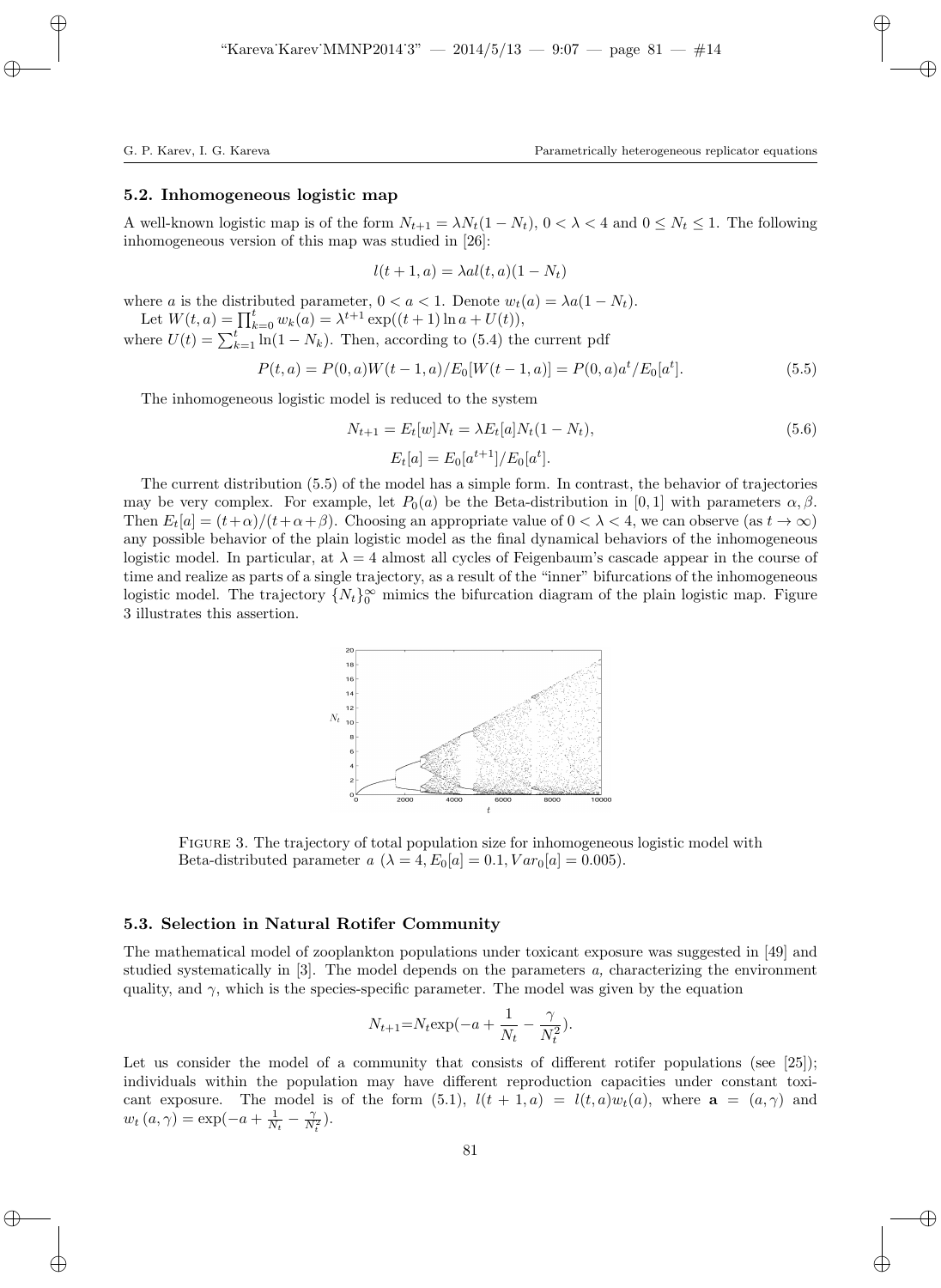Then

$$
W(t; a, \gamma) = \exp(-(t+1)a + \sum_{k=0}^{t} 1/N_k - \gamma \sum_{k=0}^{t} 1/N_k^2).
$$

Let  $M(\lambda_1, \lambda_2)$  be the mgf of the initial distribution of a and  $\gamma$ . Then

$$
E_0[W(t; a, \gamma)] = \exp(\sum_{k=0}^t 1/N_k)M(-(t+1), -\sum_{k=0}^t 1/N_k^2),
$$
  

$$
N_t = N_0 \exp(\sum_{k=0}^{t-1} 1/N_k)M(-t, -\sum_{k=0}^{t-1} 1/N_k^2);
$$
  

$$
P(t; a, \gamma) = P(0; a, \gamma) \exp(-ta - \gamma \sum_{k=0}^{t-1} 1/N_k^2)/M(-t, -\sum_{k=0}^{t-1} 1/N_k^2).
$$

These formulas completely solve the inhomogeneous model of rotifer community.

Notice that inhomogeneous logistic and Ricker' maps show transitions from deterministic to chaotic behaviors; in contrast, the model of rotifer community shows the transition from almost chaotic to deterministic behavior. The trajectory  $N_t$  may have a very complex transition regime from the initial to the final behavior; see Figure 4.



Figure 4. The trajectory of total population size for inhomogeneous rotifer' model where independent parameters  $a, \gamma$  are both  $\Gamma$  – distributed;  $E_0[a] = 4, Var_0[a] = 0.01;$  $E_0[\gamma] = 0.06, Var_0[\gamma] = 0.03.$ 

# 6. Inhomogeneous models of communities

# 6.1. Reduction Theorem

Consider the model of a community consisting of  $r$  interacting populations. We assume once again that every individual is characterized by their own value of vector-parameter a. Let  $l^{j}(t, a)$  be the density of j-th population at moment  $t$ . In this section we consider the model of an inhomogeneous community where the reproduction rates can depend on current characteristics of every population in the community composing a "regulator". Formally, we consider the set of  $m$  regulators, each of which is the  $r$ -dimension vector-function  $G_i(t) = (G_i^1(t), ... G_i^r(t))$ ,  $i = 1, ...n$  where:

$$
G_i^j(t) = \int_A g_i(a)l^j(t,a)da
$$
\n(6.1)

Each regulator corresponds to appropriate weight function  $g_i$ . A finite set of the regulators corresponds to each specific model; we denote this set as  $\mathbf{G}(t) = (\mathbf{G_1}(t), \dots \mathbf{G_n}(t)).$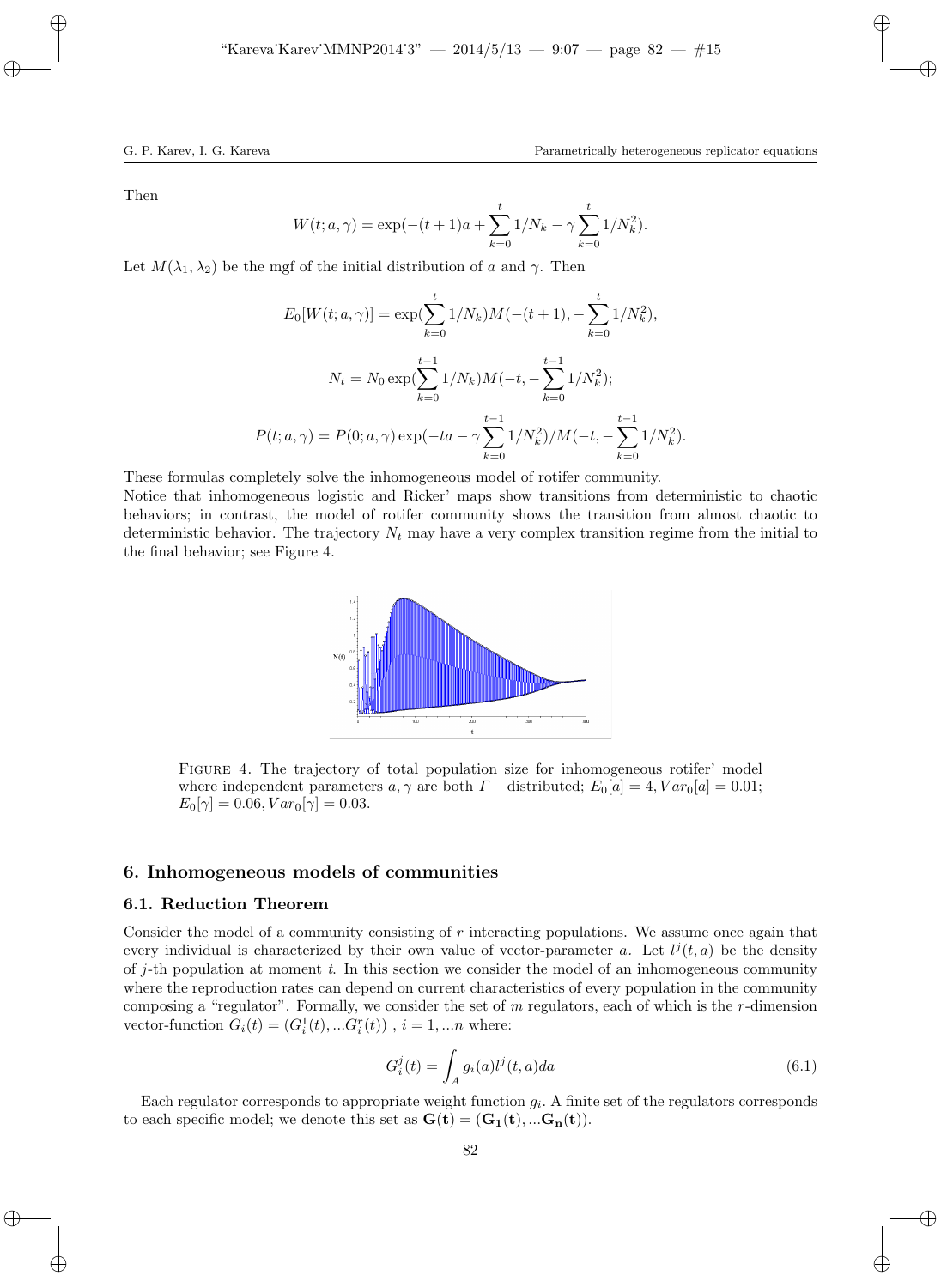The current population sizes  $N^{j}(t) = \int_{A} l^{j}(t, a)da$  compose the regulator of a special importance,  $N(t) = (N<sup>1</sup>(t), ...N<sup>r</sup>(t)).$  We assume that  $N(t)$  is included in the set of the model's regulators. The distribution of j-th population in the community is by definition  $P^{j}(t, a) = l^{j}(t, a)/N^{j}(t)$ .

The model of inhomogeneous community considered here (see [28]) is of the form:

$$
dl^j(t,a)/dt = l^j(t,a)F^j(t,a)
$$
\n
$$
(6.2)
$$

$$
F^{j}(t,a) = \sum_{i=1}^{n} u_{i}^{j}(t, \mathbf{G}) \varphi_{i}(a), \qquad (6.3)
$$

where the functions  $u_i^j$  can be specific for each trait and each population. The initial pdf-s  $P^j(0, a)$  and the initial population sizes  $N^j(0)$  are assumed to be given. The current pdf  $P^j(t, a)$  solves the replicator equation:

$$
dP^{j}(t,a)/dt = P^{j}(t,a)(F^{j}(t,a) - E^{j}_{t}[F^{j}])
$$
\n(6.4)

The theory for inhomogeneous community model  $(6.1)-(6.4)$  is similar to the theory presented in Section 3 for inhomogeneous populations up to more complex technical details. Theorem 5 below reduces complex model (6.1)-(6.3) to an escort system of ordinary non-autonomous equations of dimension  $r \times n$ and gives the solution to replicator equation (6.4).

Let us introduce the keystone variables as the solution to the following Cauchy problem:

$$
dq_i^j/dt = u_i^j(t, G_i^*(t)), \quad q_i^j(0) = 0, \quad j = 1, \dots r, \quad i = 1, \dots n. \tag{6.5}
$$

Here:

$$
q^{j}(t) = (q_{1}^{j}(t),...q_{n}^{j}(t)), G_{i}^{*j}(t) = N^{j}(0)\Phi^{j}(g_{i};q^{j}(t)),
$$

where  $\Phi^j(r; \lambda)$  is the generating functional (3.8) for the initial distribution  $P^j(0, a)$ ; in particular,

$$
N^{*j}(t) = N^j(0)\Phi^j(1;q^j(t)).
$$

Denote

$$
K_t^j(a) = \exp(\sum_{i=1}^n q_i^j(t)\varphi_i(a)).
$$

**Theorem 5 [28].** Assume that Cauchy problem (6.5) has a unique solution at  $t \in [0, T)$ ,  $0 < T \leq \infty$ . Then the functions:

$$
l^j(t, a) = l^j(0, a) K_t^j(a)
$$
  

$$
G_i^j(t) = N^j(0) \Phi^j(g_i; q^j(t))
$$
  

$$
N^j(t) = N^j(0) \Phi^j(1; q^j(t))
$$

satisfy system (6.1)- (6.3) at  $t \in [0, T)$ . The pdf:

$$
P^{j}(t,a) = P^{j}(0,a)K_t^{j}(a)/E_0[K_t^{j}] = P^{j}(0,a)K_t^{j}(a)/\Phi^{j}(1;q^{j}(t))
$$
\n(6.6)

solves the replicator equations (6.4).

Let us apply the general theory to some classical models of biological communities consisting of interacting inhomogeneous populations.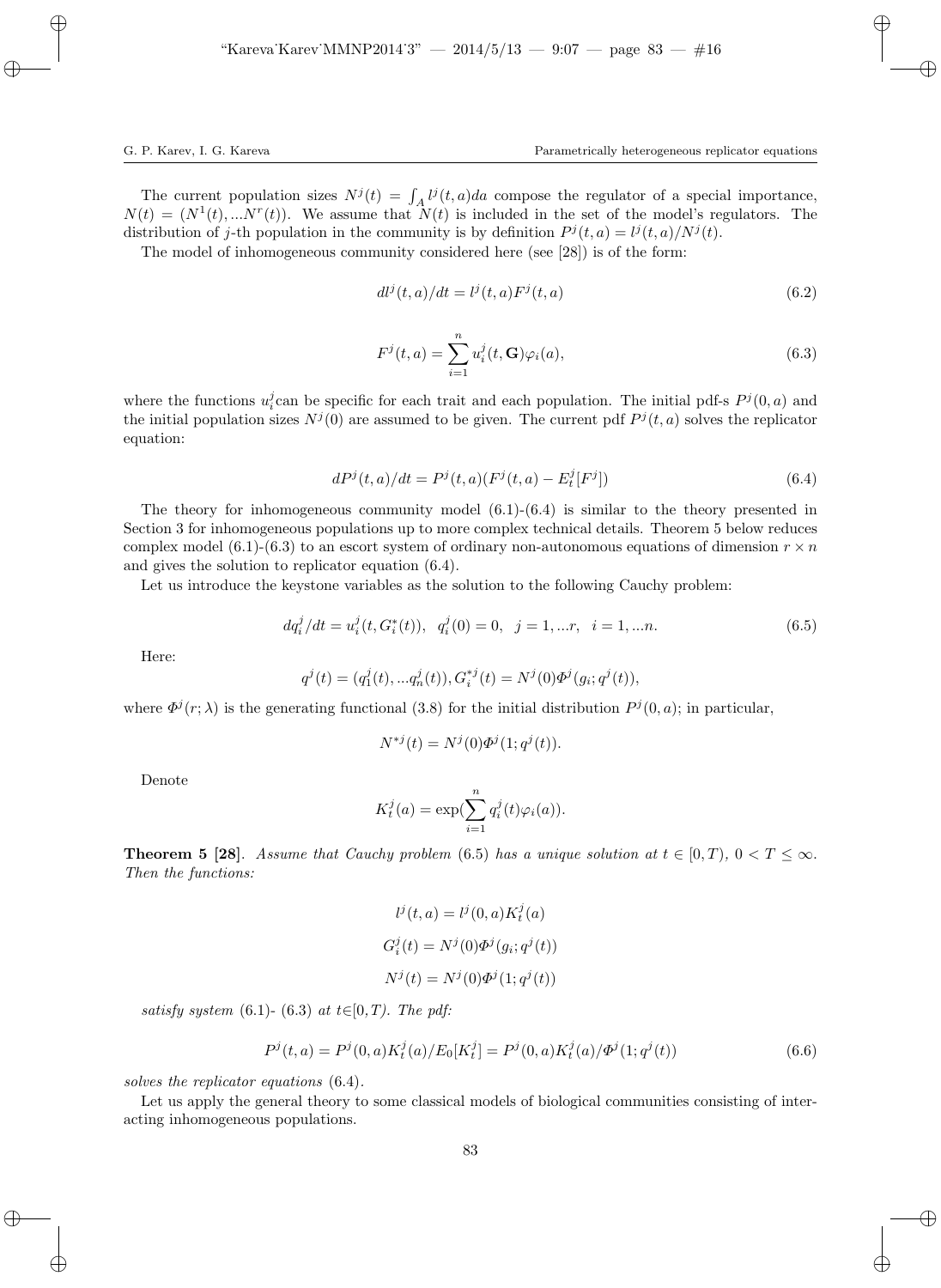## 6.2. Inhomogeneous prey-predator Volterra model

The classical prey-predator Volterra model in its simplest form reads

$$
dx/dt = a_1x - a_2xy,\ndy/dt = -a_3y + a_4xy,
$$
\n(6.7)

where  $x(t)$  and  $y(t)$  denote prey and predator densities,  $a_1$  is the reproduction rate of the prey population,  $a_2$  is the per capita rate of the consumption of prey by the predators,  $a_3$  is the death rate of the predator, and  $a_4/a_2$  is the fraction of prey biomass, which is converted into predator biomass.

Prey-predator model (6.7) is a well-studied mathematical object. Nevertheless, if a biological community consists of many populations of preys which can be attacked by predator, or if there are many populations of predators in the community, then corresponding multi-dimensional model is a complex system which is difficult to study. Below we show how many-dimensional prey-predator model can be reduced to 2-dimensional escort system of non-autonomous differential equations.

Let us consider the inhomogeneous version of this classical model supposing that parameters  $a_1, a_2,$ and  $a_3$  are distributed and the ratio  $a_4/a_2$  is fixed (and hence could be chosen equal to 1). We also assume that the reproduction and death processes are specific for each subpopulation, while the consumption is driven by the interaction of the prey (predator) subpopulation with the entire predator (prey) population.

Let  $x(t; a_1, a_2)$ ,  $y(t; a_3)$  be the densities of the prey and predator populations over parameters  $a_1, a_2$ and  $a_3$  correspondingly, and  $X(t) = \int_A x(t; a_1, a_2) da_1 da_2$ ,  $Y(t) = \int_A y(t; a_3) da_3$  be the total sizes of the prey and predator populations. The total rate of consumption is equal to  $Y(t) \int_A a_2x(t; a_1, a_2)da_1da_2 =$  $Y(t)X(t)E_t^1[a_2]$ . Assuming the "proportional distribution" of prey among the predators we can write the inhomogeneous version of Volterra model in the form

$$
dx(t; a_1, a_2)/dt = x(t; a_1, a_2)(a_1 - a_2Y(t)),
$$
  
\n
$$
dy(t; a_3)/dt = y(t; a_3)(G(t) - a_3),
$$
\n(6.8)

where  $G(t) = \int_A a_2 x(t; a_1, a_2) da_1 da_2 = X(t) E_t^1[a_2]$ .

The initial population sizes and initial distributions  $P^1(0; a_1, a_2)$ ,  $P^2(0; a_2)$  are assumed to be given. The problems of interest are: to find the dynamics of total prey and predator population sizes,  $X(t)$ and  $Y(t)$ , and to find frequencies of each clone in the populations, or, equivalently, to find the pdf-s  $P^1(t; a_1, a_2), P^2(t; a_2).$ 

Theorem 5 provides a method for answering these questions; the principal step is reduction of the complex system (6.8) to the escort system of ODE for keystone variables. It is instructive to deduce the escort system and the main results informally to clarify the main idea of the method in application to community models.

It is natural to assume that the parameter  $a_3$  is stochastically independent on the parameters  $a_1, a_2$ . Let  $M^1(\lambda_1, \lambda_2)$  be the mgf of the initial joint distribution of the parameters  $a_1, a_2$ , and  $M^2(\lambda_3)$  be the mgf of the initial distribution of the parameter  $a_3$ .

Introduce the auxiliary keystone variables  $q_1(t)$ ,  $q_2(t)$  as a solution to the Cauchy problem

$$
dq_1/dt = Y(t),
$$
  
\n
$$
dq_2/dt = G(t) = X(t)E_t^1[a_2],
$$
  
\n
$$
q_1(0) = q_2(0) = 0.
$$

Then system (6.8) can be re-written formally as

$$
dx(t; a_1, a_2)/dt = x(t; a_1, a_2)(a_1 - a_2dq_1/dt),
$$
  

$$
dy(t; a_3)/dt = y(t; a_3)(dq_2/dt - a_3).
$$

Its solution is

$$
x(t; a_1, a_2) = x(0; a_1, a_2) \exp(a_1 t - a_2 q_1(t)),
$$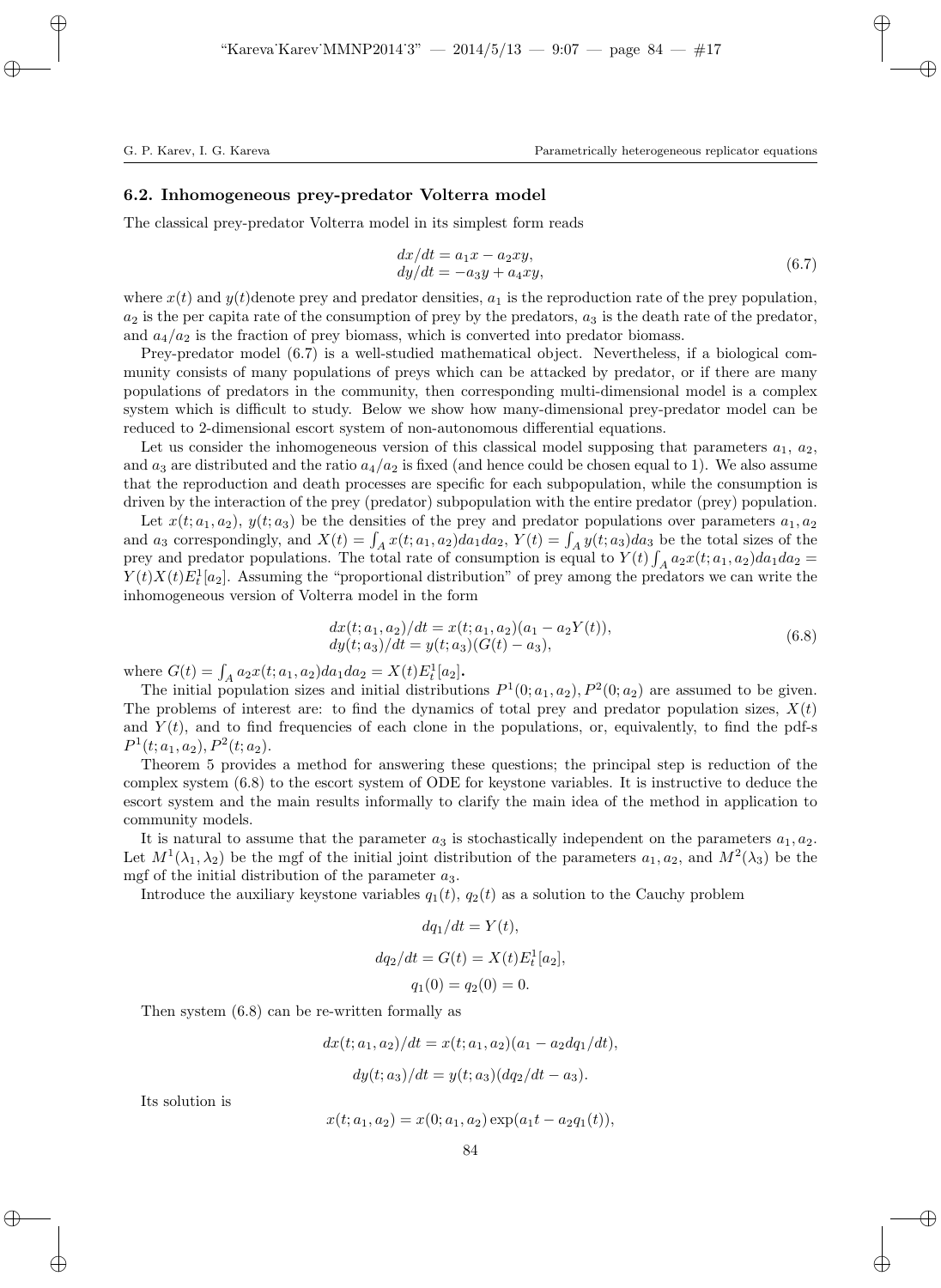$$
y(t; a_3) = y(0; a_3) \exp((q_2(t) - a_3t).
$$

Now we can express all values of interest with the help of the mgf-s of the initial distributions and the auxiliary variables. The total sizes of prey and predator populations are:

$$
X(t) = X(0) \int_A \exp(a_1 t - a_2 q_1(t)) P^1(0; a_1, a_2) da_1 da_2 = M^1(t, -q_1(t)),
$$
  
\n
$$
Y(t) = Y(0) \int_A \exp((q_2(t) - a_3 t) P^2(0; a_3) da_3 = \exp(q_2(t)) M^2(-t).
$$
\n(6.9)

The pdf-s  $P^1(t; a_1, a_2)$ ,  $P^2(t; a_2)$  are:

$$
P^{1}(t; a_{1}, a_{2}) = x(t; a_{1}, a_{2})/X(t) = P^{1}(0; a_{1}, a_{2}) \exp(a_{1}t - a_{2}q_{1}(t))/M^{1}(t, -q_{1}(t)),
$$
  
\n
$$
P^{2}(t; a_{3}) = y(t; a_{3})/Y(t) = P^{2}(0; a_{3}) \exp(-a_{3}t)/M^{2}(-t).
$$
\n(6.10)

The current mean values of the parameters are:

$$
E_t^1[a_1] = \frac{\partial}{\partial \lambda_1} \ln(M^1(t, -q_1(t))),
$$
  
\n
$$
E_t^1[a_2] = \frac{\partial}{\partial \lambda_2} \ln(M^1(t, -q_1(t))),
$$
  
\n
$$
E_t^2[a_3] = \frac{\partial}{\partial \lambda_3} \ln(M^2(-t)).
$$
\n(6.11)

Now we have a closed escort system of non-autonomous equations for the keystone variables:

$$
dq_1/dt = \exp(q_2(t))M^2(-t),
$$
  
\n
$$
dq_2/dt = \frac{\partial}{\partial \lambda_2}M^1(t_1, -q_1).
$$
\n(6.12)

Solving the Cauchy problem (6.12) with zero initial values, we obtain explicit formulas for total populations' sizes (6.9) and current distribution of the parameters (6.10), which completely solve the inhomogeneous version of inhomogeneous model (6.8). One can check that the obtained formulas coincide with the formulas, which follow from Theorem 5.

Now we are able to compare the initial and inhomogeneous Volterra' prey-predator models. Integrating the equations of system (6.8) over the parameters we obtain the system

$$
dX/dt = X(E_t^1[a_1] - E_t^1[a_2]Y),
$$
  
\n
$$
dY/dt = Y(E_t^1[a_2]X - E_t^2[a_3]).
$$
\n(6.13)

These equations for total sizes of inhomogeneous populations have the same form as the initial Volterra' system (6.7); the difference is that now the parameter values are not constants but vary over time according to formulas (6.11). The phase-parametric portrait of "homogeneous" Volterra' model is well known (see, e.g.,  $[2]$ ). The dynamics of system  $(6.12)$  is determined by the parametric point  $(E_t^1[a_1], E_t^1[a_2], E_t^2[a_3])$ , which moves across the parametric portrait of model (6.7). It means that qualitative behavior of inhomogeneous Volterra model may change with time dependently on the initial distribution, in contrast to the standard version of the model. This phenomenon, which may be referred to as "traveling across the parametric portrait of a homogeneous model" is a common feature of corresponding inhomogeneous models. We have observed it on the example of discrete-time models in s.5 as "traveling along the bifurcation diagram" of corresponding maps. An example of Volterra-type model of two inhomogeneous populations, the "tumor - oncolytic viruses model", is given in Section 8.2.

Other examples of inhomogeneous community models can be found in [28, 43–45]. In the following Sections we will provide specific examples of questions that can now be addressed with the method as it is applied to the models of inhomogeneous communities.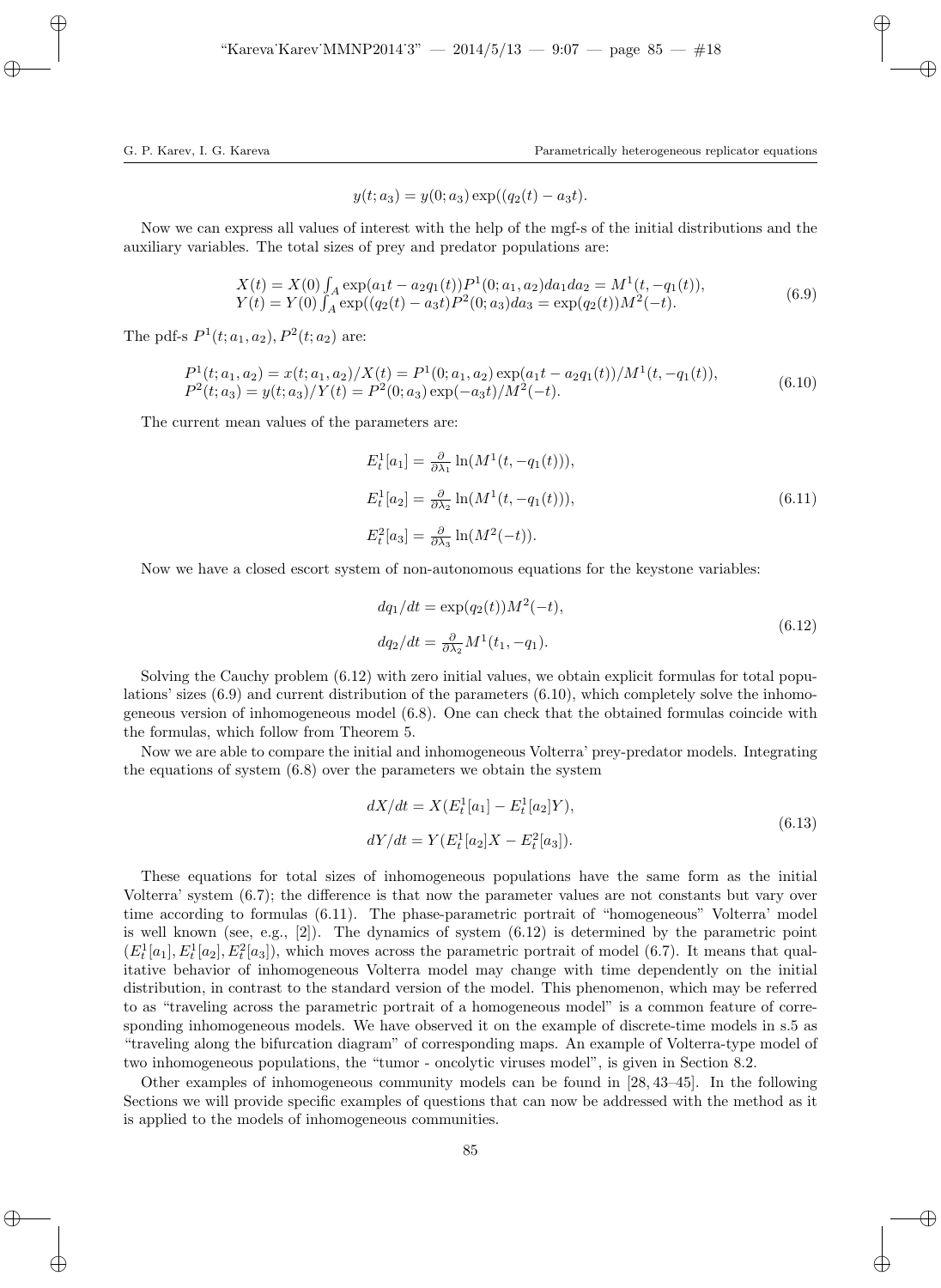# 7. Preventing the tragedy of the commons through punishment of overconsumers and encouragement of under-consumers

The conditions that can lead to the exploitative depletion of a shared resource, i.e., the tragedy of the commons [16], can be reformulated as a game of prisoner's dilemma: while preserving the common resource is in the best interest of the group, over-consumption is in the interest of each particular individual at any given point in time. One way to try and prevent the tragedy of the commons is through infliction of punishment for over-consumption and/or encouraging under-consumption, thus selecting against overconsumers. The effectiveness of various punishment functions in an evolving system can be evaluated within a framework of a parametrically heterogeneous consumer-resource model.

Our starting point is a simplified version of the model introduced by Krakauer et al. [36], which is presented in the form

$$
\frac{dN(t)}{dt} = rN(t)(c - \frac{bN(t)}{z(t)}),
$$
\n
$$
\frac{dz(t)}{dt} = \gamma - \delta z(t) - \frac{e(1-c)N(t)}{z(t) + N(t)}
$$
\n(7.1)

In this model, consumers  $N(t)$  compete with each other for shared resource  $z(t)$ , which determines the dynamical carrying capacity of the population. The resource is assumed to be renewable in such a way that individuals in the population not only consume the resource but are also able to contribute to its restoration, i.e., they can contribute to increasing the carrying capacity for the entire population.

The per capita birth rate is proportional to the rate  $c$  of the resource consumption. The per capita death rate is proportional to  $\frac{bN}{z}$ , where b characterizes the efficiency of resource consumption. Resource  $z(t)$  is restored naturally at constant rate  $\gamma \geq 0$ , deteriorates at the rate  $\delta z$ ,  $\delta > 0$ , and can be replenished by the activity of consumers. The rate of restoration of the common resource in response to the activity of individuals is modeled by the function  $\frac{e(1-c)N}{z+N}$ , where parameter  $0 < e \leq 1$  denotes the proportion of total resource that is consumed or restored. As the number of consumers increases, the total amount of the shared resource will increase or decrease depending on the value of the parameter  $c \geq 0$ . More detailed model derivations are given in [31, 33, 36].

The resource consumption/restoration parameter c is restricted to the interval  $c \in \mathbf{A} = [0, a]$ . Letting  $a \leq 1$  implies that the individuals in the population never consume more than they restore. In contrast with [36], we allow the parameter c to take values in **A** as  $a > 1$ ; it allows for the presence of overconsumers in the system, so  $(1 - c)$  can take on negative values, which accounts for strictly consumerist behavior.

Since reduction of the common "carrying capacity" can indeed lead to population collapse, this model allows to model effectively in a conceptual framework the question of the effects of over-consumption on the survival of the population, see [31].

The role of various levels of over-consumption and effectiveness of various punishment functions in an evolving system can be evaluated within a framework of a parametrically heterogeneous consumerresource model [33]. Denote  $x_c$  to be a set of consumers that are characterized by the same intrinsic and heritable value of parameter c. Each individual is punished or rewarded according to a function  $f(c)$ that directly affects the fitness of each consumer-producer, such that each clone is immediately punished for over-consumption if  $c > 1$  or rewarded for under-consumption when  $c < 1$ . Different clones make different contribution to the common resource restoration, so

$$
\frac{dz}{dt} = \gamma - \delta z(t) + e \frac{\int_{\mathbf{A}} (1 - c) x_c(t) dc}{N(t) + z(t)} = \gamma - \delta z(t) + e \frac{N(t)(1 - E_t[c])}{N(t) + z(t)},
$$

where the total size of the population of consumers is  $N(t) = \int_{\mathbf{A}} x_c(t)dc$ .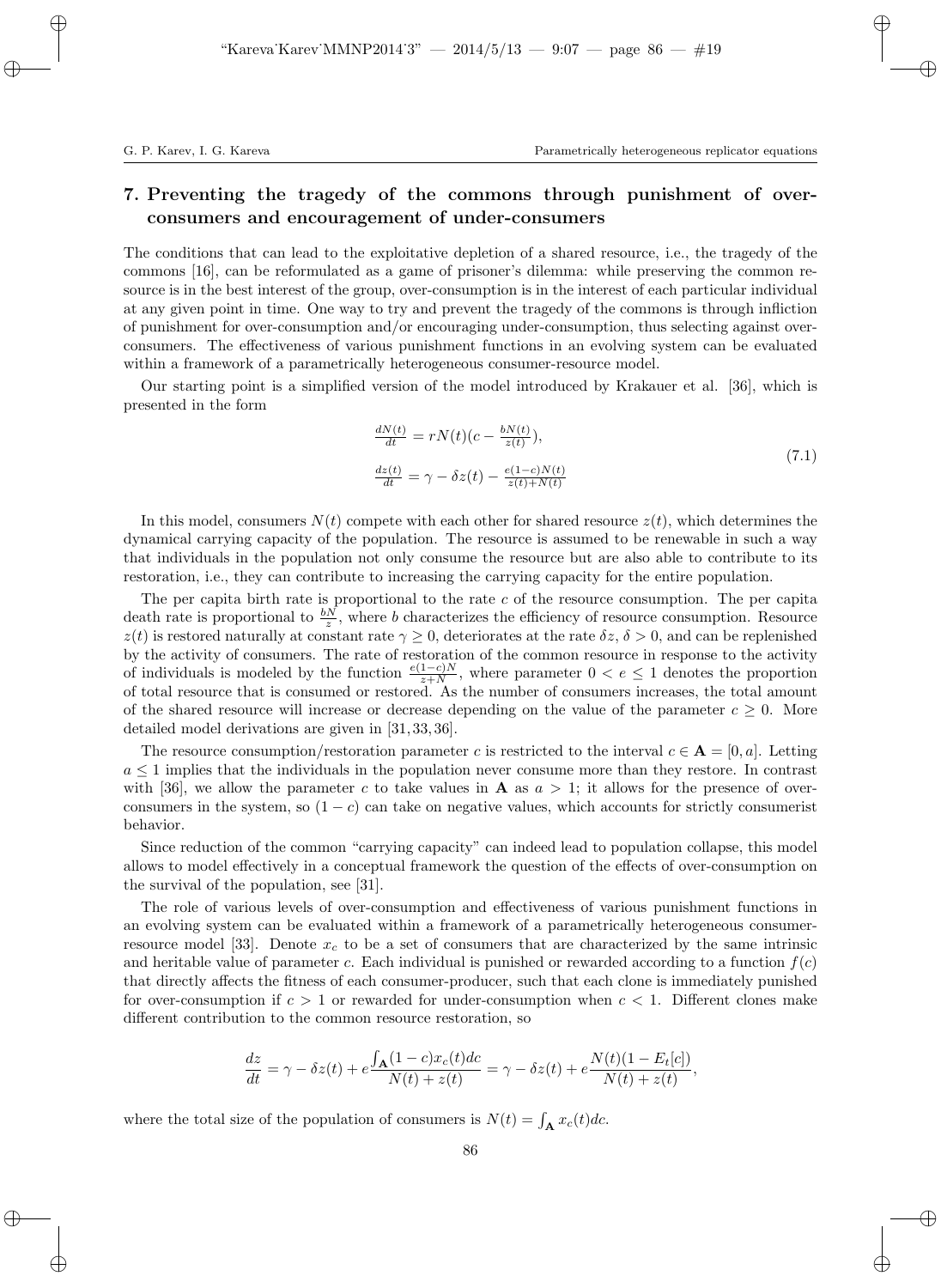The final form of the parametrically heterogeneous model is now

$$
\frac{dx_c}{dt} = rx_c(t)(c - \frac{N(t)}{kz(t)}) + x_c(t)f(c)),
$$
\n
$$
\frac{dz}{dt} = \gamma - \delta z(t) + e \frac{N(t)(1 - E_t[c])}{N(t) + z(t)}.
$$
\n(7.2)

Introduce a keystone variable  $q(t)$ , which satisfies the equation  $\frac{dq}{dt} = \frac{N}{kz}$ , so that one may rewrite the first equation in the following form:

$$
\frac{dx_c}{dt} = rx_c(t)(c - \frac{dq}{dt}) + x_c(t)f(c).
$$

Then  $x_c(t) = x_c(0) e^{-q(t) + t(rc + f(c))}$ . Total population size is then given by

$$
N(t) = N(0) e^{-q(t)} \int_{c} e^{t(rc+f(c))} P(0, c) dc,
$$
\n(7.3)

the current mean value  $E_t[c] = \int_c cP(t, c) dc$  where

$$
P(t,c) = \int_{c} c e^{t(rc+f(c))P(0,c)dc} / \int_{c} e^{(t(rc+f(c))P(0,c)dc}.
$$
 (7.4)

As a result, we have now reduced the initial infinitely-dimensional system (7.2) to a two-dimensional system

$$
\frac{dz}{dt} = \gamma - \delta z + e \frac{N(1 - E_t[c])}{N + z} \n\frac{dq}{dt} = \frac{N}{kz}
$$
\n(7.5)

where N and  $E_t[c]$  are defined by formulas (7.3)-(7.4).

The model was studied analytically in [31] without incorporating punishment/reward for over/under consumption. As the value of c increases, the population goes through a series of transitional regimes from sustainable coexistence with the resource to oscillatory regime to eventually committing evolutionary suicide through decreasing the common carrying capacity to a level that can no longer support the population. Identification of these transitional regimes can then be used as a warning signal, which could foreshadow the upcoming tragedy of the commons and serve as a call for an intervention, and specifically to this example, for an introduction of an appropriate punishment-reward function.

The effectiveness of three types of punishment functions was evaluated in [33]: moderate punishment,  $f(c) = a(1-c)/(1+c)$ ; severe punishment,  $f(c) = a(1-c)^3$ , where the parameter a denotes the severity of implementation of punishment on individuals with the corresponding value of parameter  $c$ , and function of the type,  $f(c) = r(1-c^b)$ , which allows to separate the influence of reward for under-consumption, primarily accounted for with parameter r, and punishment for overconsumption, accounted for with parameter b. It was found that the effectiveness of punishment depends not only on intrinsic parameter values of the system but also on the initial composition of the population. Moreover, when the punishment imposed is moderate, overconsumption could be avoided only when the value of  $a$  was very high, i.e. when punishment is imposed very severely. The value of a that was necessary for successful management of over-consumers varied depending on different initial distributions, indicating that in order to be able to prevent the tragedy of the commons, one needs to evaluate not only the type of punishment and the severity of its enforcement but also match it to the composition of the population, since one level of punishment can be effective for one distribution of clones within a population of consumers and not another.

The same set of numerical experiments was conducted for the severe punishment\generous reward function. Then, the value of a that would correspond to successful restraint of over-consumers was much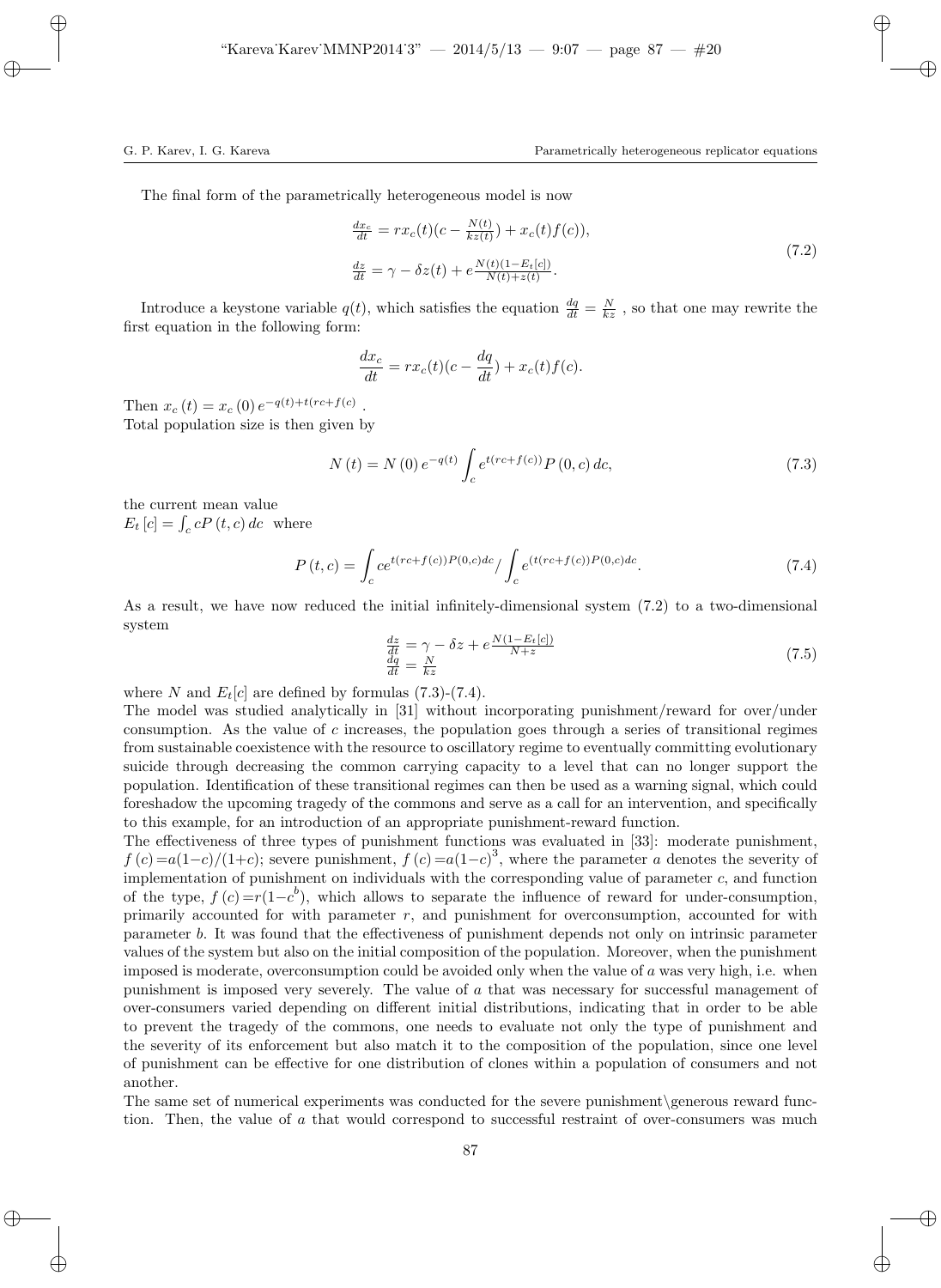lower than in the previous case for all initial distributions considered. The system was able to support individuals with higher values of parameter c present in the initial population than in the previous case. In some cases brief periods of oscillatory transitional dynamical behavior before the system collapsed could be observed.

The punishment function of the type  $f(c) = r(1-c^b)$  allows one to account the intensity of punishment and reward by parameters b and r respectively. In order to evaluate the expected effectiveness of the punishment/reward system one needs to not only adjust parameters b and r to each particular case considered but also be able to evaluate the expected range of parameter c, since one level of punishment may be appropriate for one set of initial conditions but not another. Moreover, the time to collapse varies depending on the initial distribution of the clones within the population, and the higher the frequency of over-consumers is in the initial population, the worse the prognosis.

Figure 5 shows the dynamics of the total population size and total resource with respect to different values of a(different levels of severity of imposed punishment). One can see that successful management of overconsumers was possible only when punishment implementation was very high.



FIGURE 5. The model with severe punishment,  $f(c) = a(1-c)^3$  and truncated exponential distribution of the parameter c. Dynamics of the total population size (left) and total resource (right) with respect to different values of a.

Overall, one can conclude not only that the tragedy of the commons can be prevented if the punishment of over-consumers increases non-linearly faster against the rate of over-consumption but also that reward system was inefficient in order to prevent population collapse, and a severe enough of punishment had to be implemented as well.

# 8. Tumor modeling

Another type of a complex evolving system, where heterogeneity cannot be slighted, is cancer, since it is intrinsic genetic intra-tumoral heterogeneity that underlies therapeutic resistance, as cytotoxic therapies wipe out sensitive cell clones, leaving the resistant subpopulation. Heterogeneity thus needs to be taken into account in some way in most of the tumor models in order to render them biologically relevant. There are of course many metrics of heterogeneity that can be chosen when dealing with tumors. Here, we choose to focus on metrics that deal with universal properties of tumor cells, namely, metabolism and resource consumption. We will also consider an example of therapeutic modeling, and specifically, a case of differential sensitivity to oncolytic viruses.

# 8.1. Metabolism, glucose and the Warburg effect

One property of tumor cells that has gained significant attention in the recent years is that of glucose metabolism. Specifically, it has been observed that tumor cells tend to metabolize glucose anaerobically even in the presence of ample oxygen supply. Anaerobic metabolism, or glycolysis, is inefficient in comparison to oxidative phosphorylation, yielding 2 ATP molecules per glucose as opposed to nearly 30 ATPs, which made it ever more intriguing why tumors would persist in this mode of metabolism even when presented with an alternative.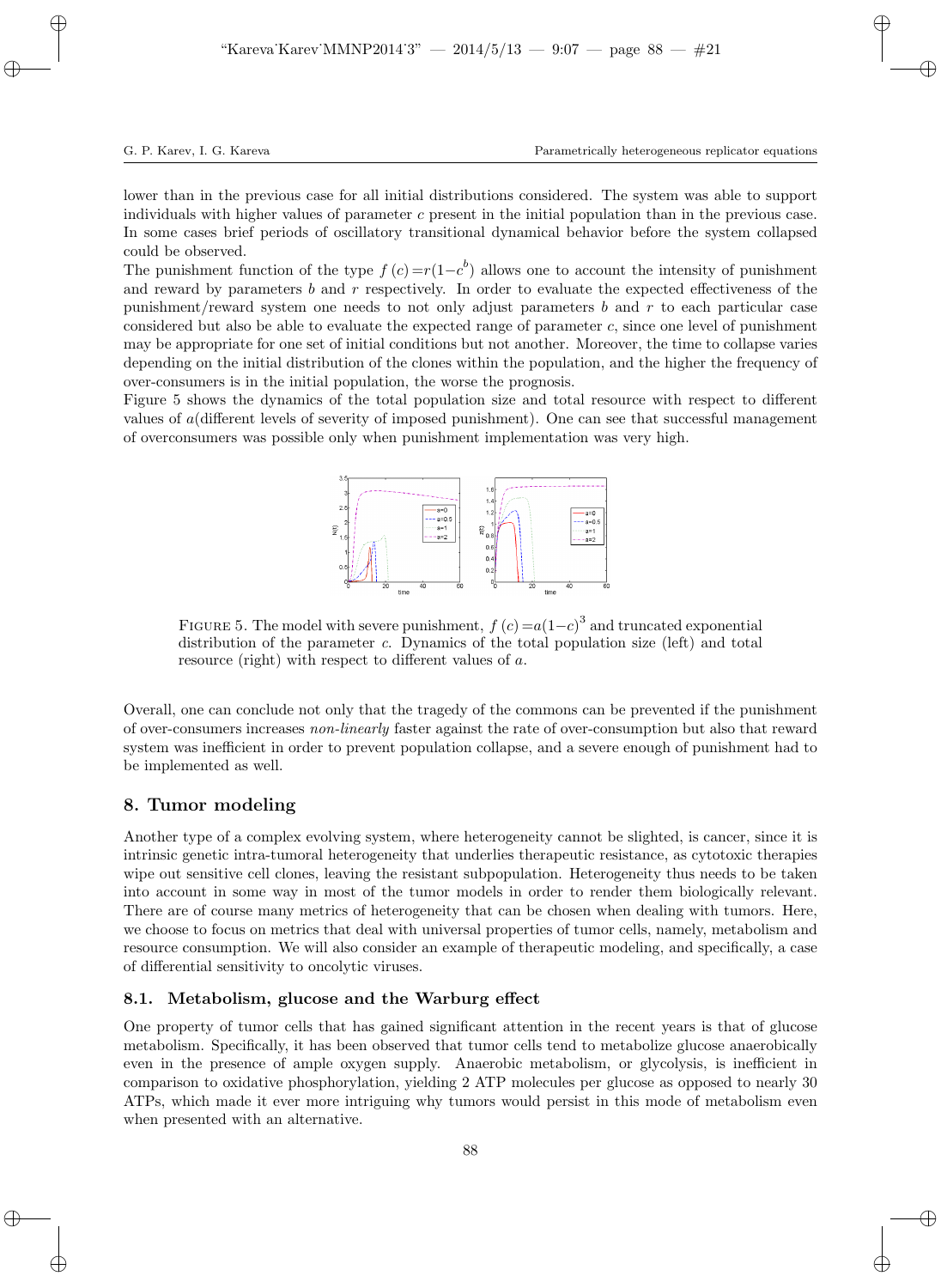While this phenomenon was initially observed by Otto Warburg as early as the beginning of the  $20<sup>th</sup>$ century, which resulted in this property of tumors now being referred to as Warburg effect, the question of why it persists has not been revisited until recently. Otto Warburg's initial hypothesis that mitochondria, which are responsible for the cell's ability to oxidize glucose, are somehow impaired in tumor cells, proved to be incorrect. R. Gatenby and colleagues [10, 11] hypothesized that perhaps tumors gain a selective advantage over normal cells by accumulating in the tumor microenvironment lactic acid, which is a byproduct of glycolysis. Therefore, while cancer cells would lose selective advantage by lowering their yield of ATPs, they would gain it through eliminating their competition by secreting toxic waste, i.e., lactic acid.

One issue with this hypothesis lies in the fact that one cancer cell cannot produce enough lactic acid in order to create a sufficiently toxic environment. Many cells need to metabolize glucose anaerobically over an extended period of time in order to the population as a whole to gain a selective advantage. However, before the advantages of glycolysis accumulate, all the cells have to suffer from the consequences of ATP deprivation. One possible way to look at this situation is once again as a prisoner's dilemma: enough cancer cells need to "cooperate" and use glycolysis in order to jointly gain a selective advantage over normal cells. This could become sensible in the case of high initial glucose availability, where inefficiency of glycolysis would not create too high an ATP deprivation. This hypothesis can be evaluated in the following way.

Assume that each cell in the tumor is characterized by a value of parameter  $\alpha$ , which represents the proportion of total carbon that is used aerobically, thus effectively leaving  $(1 - \alpha)$  proportion of total carbon for consumption through glycolysis;  $x_{\alpha}$  then denotes a set of all cells that are characterized by a fixed heritable value of parameter  $\alpha$ . The total population size is then taken to be  $N(t) = \int_{\mathbb{A}} x_{\alpha} d\alpha$ .

Glycolysis is less metabolically efficient and is limited only by glucose supply, denoted by  $C^{in}$ ; aerobic metabolism is more efficient but is limited both by carbon availability  $C^{in}$  and by oxygen supply, which is accounted for with parameter  $\beta$ . Each cell  $x_{\alpha}$  is thus characterized by its own intrinsic value of  $\alpha$ , allowing to model population heterogeneity with respect to metabolic strategy.

There are two types of carbon that are taken into account in the model: extracellular carbon and intracellular carbon. Extracellular carbon  $C^{ex}$  is replenished in the tissue microenvironment through blood inflow and also is recycled from intracellular stores of cells that have died. It is consumed by the cells, becoming intracellular carbon, based on differences in concentration between  $C^{in}$  and  $C^{ex}$ . Different cells can consume carbon at different rates: glycolytic cells get less energy per one molecule of glucose, but their rate of carbon uptake is much greater due to upregulation of glucose transporters in the cell membrane. This is accounted for by the parameter

$$
p = p_a \left(1 - E_t\left[\alpha\right]\right) + p_g E_t\left[\alpha\right].
$$

The consumed extracellular carbon is then metabolized by the cells; the higher efficiency of metabolism by aerobic cells is accounted for by the parameter  $\xi$ .

Taking into account all of these assumptions, we obtain the following System:

$$
\frac{dx_{\alpha}}{dt} = x_{\alpha} (r_{\alpha} (1 - \alpha) (\frac{\beta C^{in}}{\beta + C^{in}} + r_g \alpha C^{in} - d), \n\frac{dC^{ex}}{dt} = \frac{g_1 (C_0 - C^{ex})}{N} - (p_g E_t [\alpha] + p_a (1 - E_t [\alpha])) \frac{(C^{ex} - C^{in})}{k_1 + C^{ex} - C^{in}} + C^{in} d, \n\frac{dC^{in}}{dt} = (p_g E_t [\alpha] + p_a (1 - E_t [\alpha])) \frac{(C^{ex} - C^{in})}{k_1 + C^{ex} - C^{in}} - sC^{in} (r_{\alpha} \xi (1 - E_t [\alpha]) + r_g E_t [\alpha]).
$$
\n(8.1)

Now, let us introduce keystone variables  $g(t)$  and  $q(t)$ , such that

$$
\frac{dq}{dt} = r_{\alpha} \beta C^{in} / (\beta + C^{in}),
$$
  
\n
$$
\frac{dq}{dt} = r_g C^{in}.
$$
\n(8.2)

Then  $\frac{dx_{\alpha}}{dt} = x_{\alpha} \left( (1 - \alpha) \frac{dq}{dt} + \alpha \frac{dg}{dt} - \delta \right)$ . Consequently,  $x_{\alpha}(t) = x_{\alpha}(0)e^{(1-\alpha)q(t)+\alpha g(t)-\delta t}$ .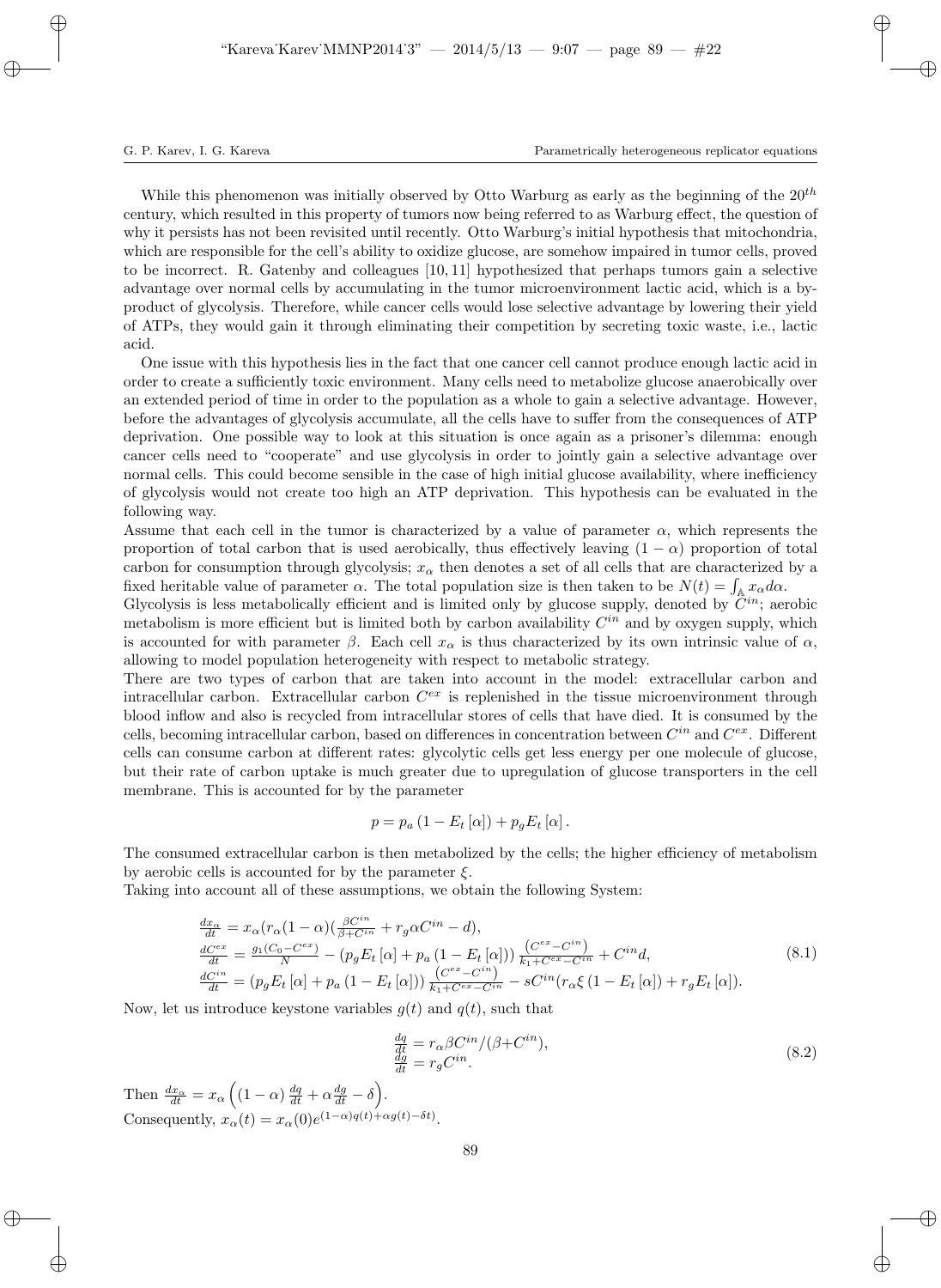Full population size of cells  $x_{\alpha}$  is then given by

$$
N(t) = \int_A x_\alpha(t) d\alpha = N(0) \int_A e^{q(t) - \delta t} e^{\alpha(g(t) - q(t))} P_0(\alpha) d\alpha = N(0) e^{q(t) - \delta t} M_0(g(t) - q(t)),
$$

where  $P_0(\alpha) = x_\alpha(0)/N(0)$  and where  $M_0(\lambda) = \int_0^\infty e^{\lambda \alpha} P_0(\alpha) d\alpha$ 

and where  $M_0(\lambda) = \int_0^\infty e^{\lambda \alpha} P_0(\alpha) d\alpha$  is the moment generating function (mgf) of the initial distribution of clones  $P_\alpha(0)$  within the population. The final distribution would then be given by

$$
P_t[\alpha] = \frac{x_{\alpha}(t)}{N(t)} = \frac{e^{\alpha(g(t) - q(t))}}{M_0[g(t) - q(t)]}.
$$

The full System thus becomes

$$
\begin{array}{l} \frac{dC^{ex}}{dt} = \frac{g_1(C_0 - C^{ex})}{N} - p \frac{(C^{ex} - C^{in})}{k_1 + C^{ex} - C^{in}} + C^{in} d, \\ \frac{dC^{in}}{dt} = p \frac{(C^{ex} - C^{in})}{k_1 + C^{ex} - C^{in}} - sC^{in} (r_{\alpha} \xi (1 - E^t [\alpha]) + r_g E_t [\alpha]), \\ \frac{dg}{dt} = r_{\alpha} \beta C^{in} / (\beta + C^{in}), \\ \frac{dg}{dt} = r_g C^{in}. \end{array} \tag{8.3}
$$

The expected value of  $\alpha$  at each time t is calculated through:

$$
E_t[\alpha] = \int_A \alpha P_t(\alpha) \, d\alpha = \int_A P_0(\alpha) \frac{\alpha e^{\alpha(g(t) - q(t))}}{M_0[g(t) - q(t)]} = \frac{M'_0[g(t) - q(t)]}{M_0[g(t) - q(t)]}.\tag{8.4}
$$

Through computation of numerical solutions one could observe that increased inflow of extracellular carbon did indeed cause dramatic changes in the composition of cell population over time, more so than changes in oxygen supply (Figure 6). These results suggest that changes in the nutrient availability can indeed support persistence of anaerobic metabolism by decreasing the negative effect of glycolysis, i.e. low ATP yield, but keeping all of its benefits, i.e., better competitive ability. Full investigation of this model is given in [30].

Intriguingly, several prospective studies have shown that mortality from cancer was much lower in those individuals that had higher muscle mass, regardless of their body mass index (BMI), even though the incidence of cancer was the same (see, for instance, [51] and [18]). From the point of view of cell metabolism, this could be due to the fact that muscle cells have higher energy demands than other somatic cells, thus "beating" the glycolytic cells to the nutrients, delaying progression of the disease. So, while exercising will not affect the probability of the person getting cancer in the first place, it may reduce the risk of dying from it.

#### 8.2. Tumor - oncolytic viruses model

In this section, we will focus on implications of tumor heterogeneity [1] on therapeutic interventions, highlighting the applicability of HKV-method to this type of problems. Our goal here is to illustrate a very particular application of the method to a population, which is parametrically heterogeneous with respect to two parameters.

In [24] there was formulated and investigated a simplified conceptual model of interactions between tumor cells and an oncolytic virus (oncolytic viruses are viruses that specifically infect and kill cancer cells but do not affect normal cells [40]). Several phenomena that are absent in homogeneous models, such as cancer recurrence, tumor dormancy, and others, appear in heterogeneous setting. Within the applied modeling framework, to overcome the adverse effect of tumor cell heterogeneity on cancer progression, a heterogeneous population of an oncolytic virus must be used. Intrinsic heterogeneity in tumor cell susceptibility to virus infection, as well as the ability of an oncolytic virus to infect tumor cells, can lead to complex quasi-chaotic behavior of the tumor-virus system.

The considered heterogeneous models, although still oversimplified, reflect qualitatively new phenomena, some of which are observed in experiments and clinical trials. The approach was illustrated by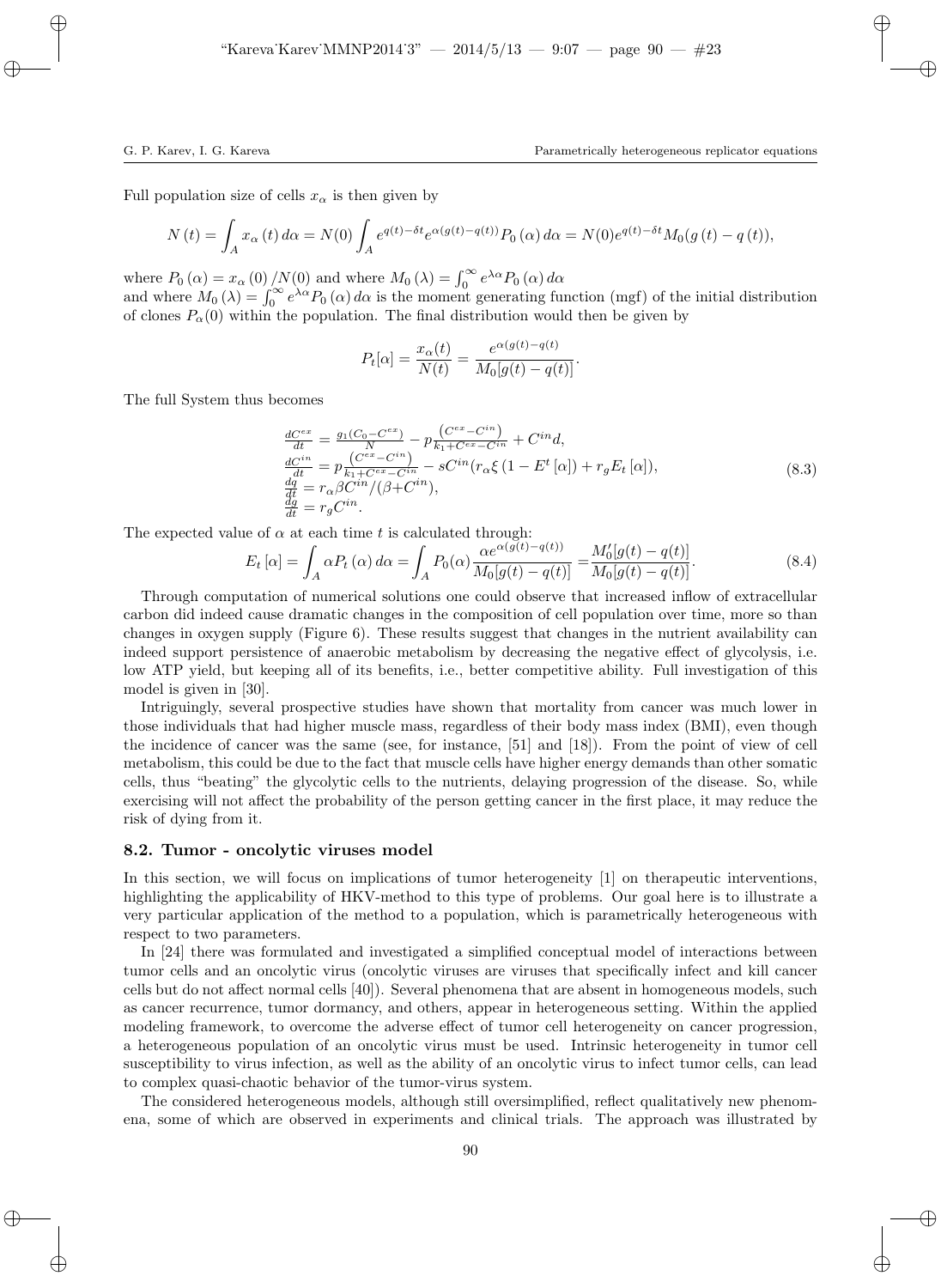

Figure 6. Quantifying the effects of oxygen availability on the growth of aerobic and glycolytic cell clones. (a) Changes in the mean number of glycolytic cells  $E_t[\alpha]$  over time for  $\beta = 2$ , 10, 15 (b)  $E_t[\alpha]$  at  $t = 4000$  for  $C_0$  varied from 5 to 600, evaluated for  $\beta = 2$ , 10, 15 (c) Changes in  $E_t[\alpha]$  over time with respect to differences in  $C_0$  for  $\beta = 2$ (d) Changes in  $E_t[\alpha]$  over time with respect to differences in  $C_0$  for  $\beta = 15$ .

addressing a complex process that involves both virus-cell interactions and tumor growth, namely, the interaction of the so-called oncolytic viruses with tumors.

Consider the following conceptual model for virus-tumor interactions. Two populations of tumor cells are incorporated here: uninfected tumor cells and infected tumor cells (this is a modification of the model suggested in [35]):

$$
\frac{dX}{dt} = r_1 X \left( 1 - \frac{X+Y}{K} \right) - \frac{bXY}{X+Y},
$$
\n
$$
\frac{dY}{dt} = r_2 Y \left( 1 - \frac{X+Y}{K} \right) + \frac{bXY}{X+Y} - aY
$$
\n(8.5)

where X is the size of the uninfected cell population; Y is the size of the infected cell population;  $r_1$ and  $r_2$  are the maximum per capita growth rates of uninfected and infected cells, respectively; K is the carrying capacity;  $b$  is the transmission coefficient (this parameter may also include the replication rate of the virus); and  $a$  is the rate of infected cell killing by the virus (cytotoxicity). All the parameters of the model are assumed to be non-negative. The concentration of viral particles is not explicitly included; it is assumed that virus abundance is proportional to infected cell abundance [46].

Re-scaling model (8.5) (see [24] for details) leads to the system

$$
\frac{dX}{dt} = X(1 - (X + Y)) - \frac{\beta XY}{X + Y},
$$
  
\n
$$
\frac{dY}{dt} = \gamma Y(1 - (X + Y)) + \frac{\beta XY}{X + Y} - \delta Y
$$
\n(8.6)

where  $\beta = b/r_1$ ,  $\gamma = r_2/r_1$ ,  $\delta = a/r_1$ , and  $X + Y \le K = 1$ . Model (8.6) is subject to initial conditions  $X(0) = X_0 > 0$  and  $Y(0) = Y_0 > 0$ .

The model exhibits all possible outcomes of oncolytic virus infection depending on parameter values, including no effect on the tumor, stabilization or reduction of the tumor load, and complete elimination of the tumor. Moreover, there exist two domains, where the final outcome crucially depends on initial conditions and can result either in failure of virus therapy or in stabilization and elimination of the tumor. The complete phase-parameter portrait of system (8.6) was given in [24].

Now let us assume that the values of parameters of susceptibility  $\beta$  and cytotoxicity  $\delta$  are not fixed fixed but may take on different values in the cell population. Let  $x(t, \beta)$  be the density of uninfected cells having parameter value β, and  $y(t, \delta)$  be the density of infected cells having parameter value δ. Then the dynamics of  $y(t, \delta)$  is determined by the equation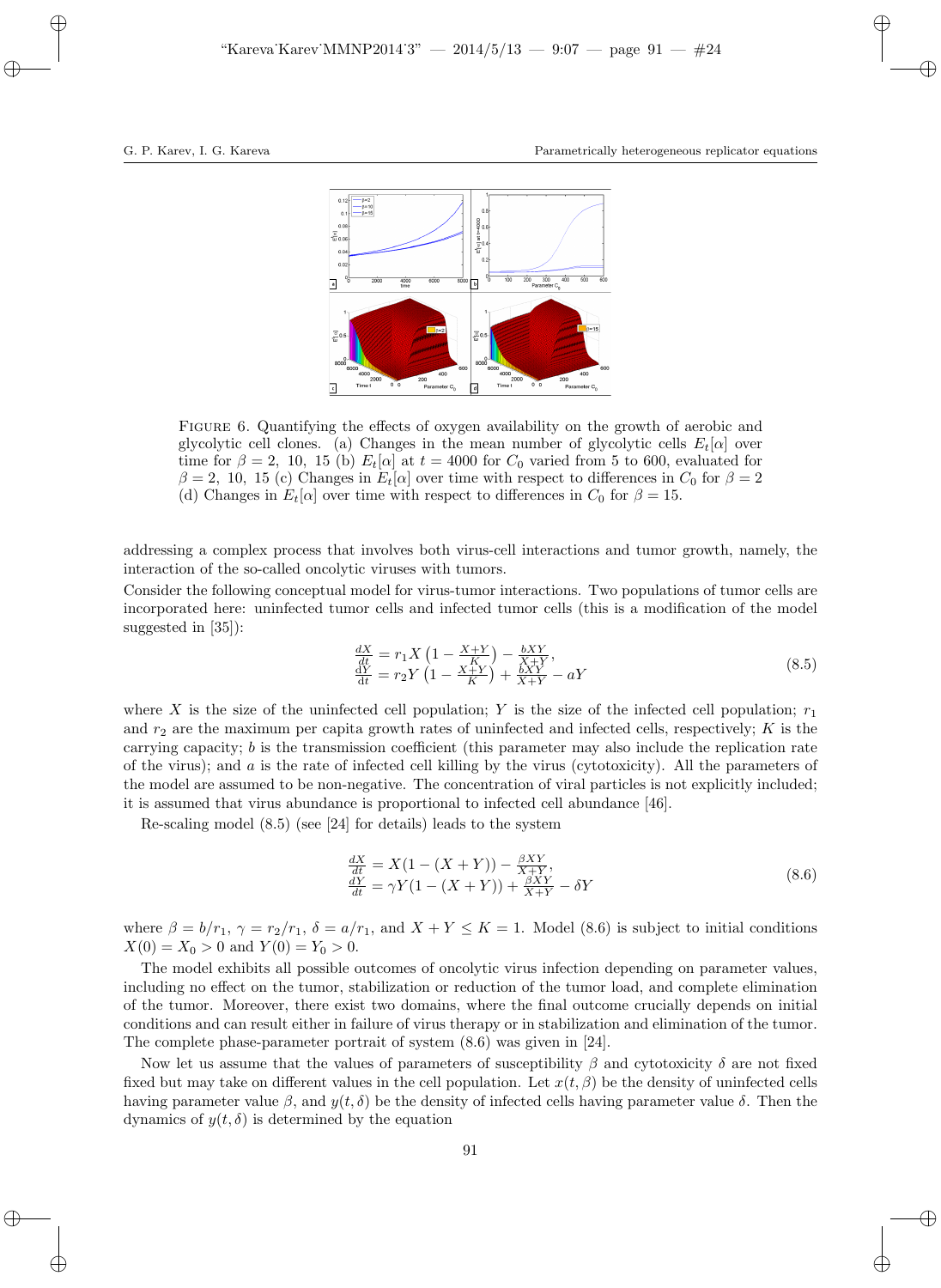$$
\frac{dy(t,\delta)}{dt} = y(t,\delta)\gamma(1 - (X(t) + Y(t)) + \frac{y(t,\delta)}{X(t) + Y(t)}) \int \beta x(t,\beta)d\beta - y(t,\delta)\delta =
$$
  
=  $y(t,\delta)[\gamma(1 - (X(t) + Y(t))) + \frac{E_t[\beta]X(t)}{X(t) + Y(t)} - \delta]$  (8.7)

where  $E_t[\beta]$  is the mean value of the susceptibility parameter in the uninfected part of the cell population. Then the parametrically heterogeneous version of model (8.2) becomes:

$$
\frac{dx(t,\beta)}{dt} = x(t,\beta)[1 - X(t) - Y(t) - \frac{\beta Y(t)}{X(t) + Y(t)}],
$$
\n
$$
\frac{dy(t,\delta)}{dt} = y(t,\delta)[\gamma(1 - X(t) - Y(t)) + \frac{E_t[\beta]X(t)}{X(t) + Y(t)} - \delta],
$$
\n(8.8)

The initial conditions are

$$
x(0, \beta) = x_0(\beta) = X_0 P_1(0, \beta), \quad y(0, \delta) = y_0(\delta) = Y_0 P_2(0, \delta).
$$

Integrating both equations in (8.8) over  $\beta$ , δaccordingly, we obtain the following system of ODEs:

$$
\frac{dX}{dt} = X(1 - (X + Y)) - E_t[\beta] \frac{XY}{X+Y},
$$
\n
$$
\frac{dY}{dt} = \gamma Y(1 - (X + Y)) + E_t[\beta] \frac{XY}{X+Y} - E_t[\delta]Y,
$$
\n
$$
X(0) = X_0, \quad Y(0) = Y_0
$$
\n(8.9)

where the mean parameter values  $E_t[\beta], E_t[\delta]$  should be determined. Let us define the auxiliary variable

$$
\frac{dq}{dt} = -\frac{Y}{X+Y}, \quad q(0) = 0.
$$
\n(8.10)

Then formally

$$
x(t, \beta) = x(0, \beta) \exp[\int_0^t (1 - X(u) - Y(u))du + \beta q(t)],
$$
  

$$
y(t, \delta) = y(0, \delta) \exp[\gamma \int_0^t (1 - X(u) - Y(u) + \frac{E_u[\beta]X(u)}{X(u) + Y(u)})du - \delta t].
$$

Next,

$$
P_1(t, \beta) = x(t, \beta)/X(t) = x(t, \beta)/\int x(t, \beta) d\beta = \frac{\exp(\beta q(t))}{M_\beta(q(t))} P_1(0, \beta)
$$

where  $M_{\beta}(q) = \int \exp(q\beta) P_1(0, \beta) d\beta$  is the mgf of the initial distribution of the parameter  $\beta$ . Similarly,

$$
P_2(t,\delta) = y(t,\delta)/Y(t) = \frac{\exp(-\delta t)}{M_\delta(-t)} P_2(0,\delta)
$$

where  $M_{\delta}$  is the mgf of the initial distribution of the parameter  $\delta$ . Hence,

$$
E_t[\beta] = \frac{1}{M_\beta(q(t))} \frac{dM_\beta(\lambda)}{d\lambda} \bigg|_{\lambda = q_1(t)}, \qquad E_t[\delta] = \frac{1}{M_\delta(-t)} \frac{dM_\delta(\lambda)}{d\lambda} \bigg|_{\lambda = -t}.
$$
\n
$$
(8.11)
$$

Now the system (8.9)-(8.11) can be solved for any given initial distributions of the parameters β and δ. Unlike the parametrically homogeneous system (8.6), where parameters  $\beta$  and  $\delta$  remain fixed, in the parametrically heterogeneous system  $(8.9) \{E_t[\beta], E_t[\delta]\}$  change over time. Therefore, as the expected values change due to system dynamics, the values of  $\{E_t[\beta], E_t[\delta]\}$  "travel" through the phase-parameter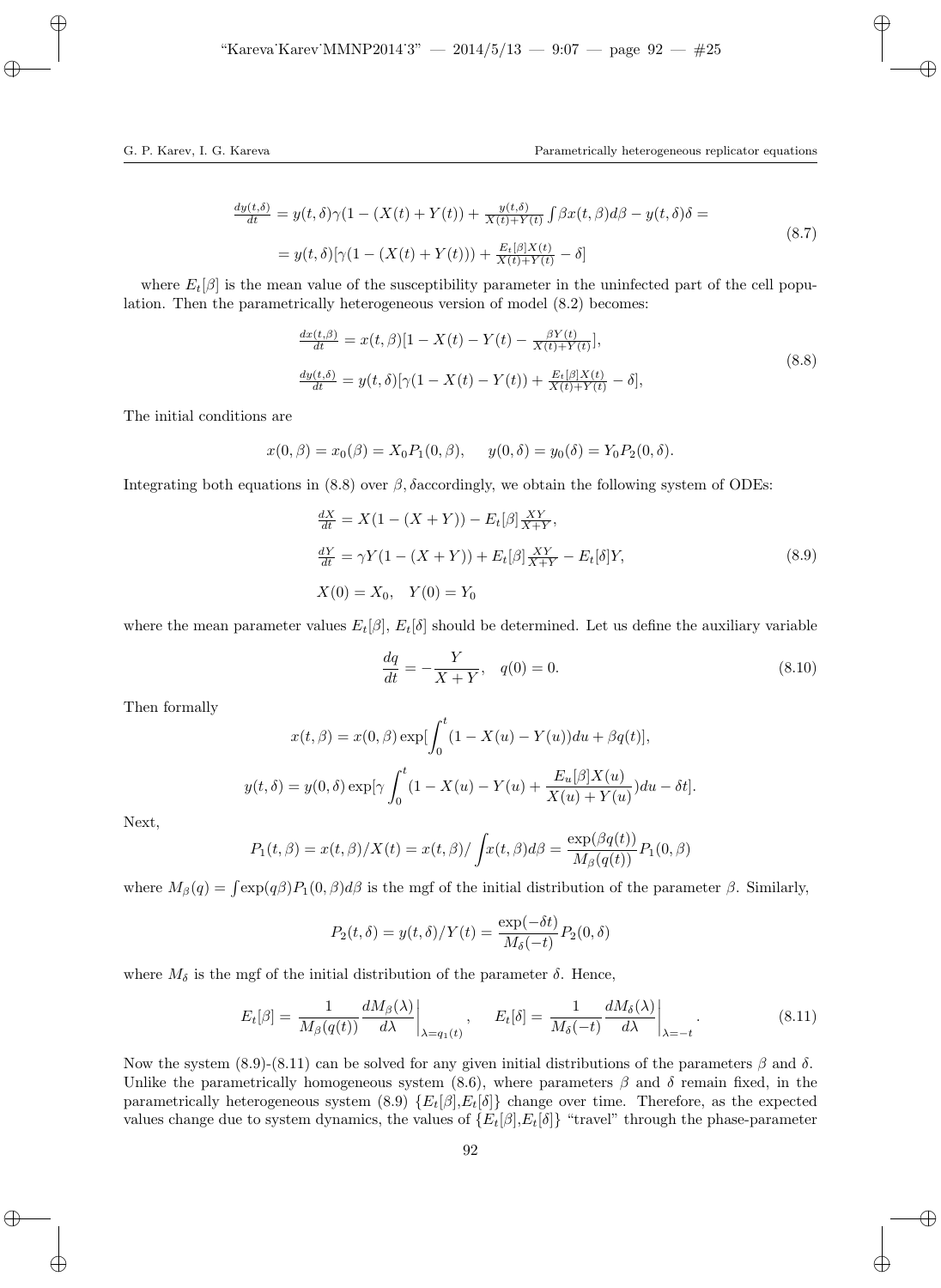

FIGURE 7. (a) Solutions of system (8.9)-(8.11) with gamma distributed parameters  $\beta$ and  $\delta$  on  $[0,\infty)$ . Uninfected cells,  $X(t)$ , infected cells,  $Y(t)$ , and the total tumor load,  $X(t) + Y(t)$ , are shown in blue, green and black, respectively. The initial means of the distributions are  $E_0[\beta] = 11$  and  $E_0[\delta] = 10$ , initial variances are  $\sigma_{\beta}^2 = 8$  and  $\sigma_{\delta}^2 = 0.5$ . The initial conditions are  $X(0) = 0.5$ ,  $Y(0) = 0.1$ , and  $\gamma = 1$ . (b) The parametric curve  ${E_t[\beta], E_t[\delta]}$  in the parameter space.

portrait of system (8.6), and can consequently can pass through domains of qualitatively different behavior many times. As a result, much more complex and less predictable and intuitive behavior can be observed, giving insights and predictive power to the model that were not possible with the parametrically homogeneous model.

This can be seen in Figure 6, where the solutions of (8.9)-(8.11) and the path of the mean parameter values are depicted. Moreover, even if the initial and final mean parameter values belong to the same domain, during transient process, the mean parameter values can "visit" other domains (Figure 4).

Some other versions of the considered inhomogeneous model can be found in [24] together with discussion of the results of modeling.

## 9. Conclusions

Replicator equations (RE) are among the basic tools in mathematical theory of selection and evolution. The method of Hidden keystone variables (HKV) for reducing a wide class of RE of high or even infinite dimensionality to low-dimensional escort systems of ODEs, which can be explored analytically in many cases was developed. Notice that even if the analytical solution of the escort system is not available, numerically solving the Cauchy problem for the resulting system of ODEs is much simpler than studying the initial problem numerically. It allows computing (in many cases, explicitly) all statistical characteristics of interest of the initial selection system and visualizing evolutionary trajectories. The approach was developed both to continuous time and discrete time selection systems and replicator equations. The considered examples show how different the global dynamics of a selection system can be depending on the initial distribution even within the frameworks of the same dynamical model.

The HKV method was systematically applied to different inhomogeneous models of populations and communities. Analytical solutions of the considered models can provide new biological insights beyond the computer simulations. The derived explicit solutions may be helpful and necessary in order to be able to completely study corresponding models, which belong to different areas of mathematical biology. Applications to some ecological problems [21, 23, 25], global demography [22], cancer modeling [24, 30], epidemics in heterogeneous populations [42, 43, 45], ecological niche construction [31], modeling of the tragedy of commons [33], etc. were published recently. It is our hope that the developed approach has potential for different applications in these and others areas of science.

Acknowledgements. G.K. was supported by the Intramural Research Program of the NIH, NCBI. I.K. was partially supported by the Office of Science (BER), U.S. Department of Energy, under Award Number DE-SC0001434 (to Philip Hahnfeldt, her postdoctoral fellowship mentor).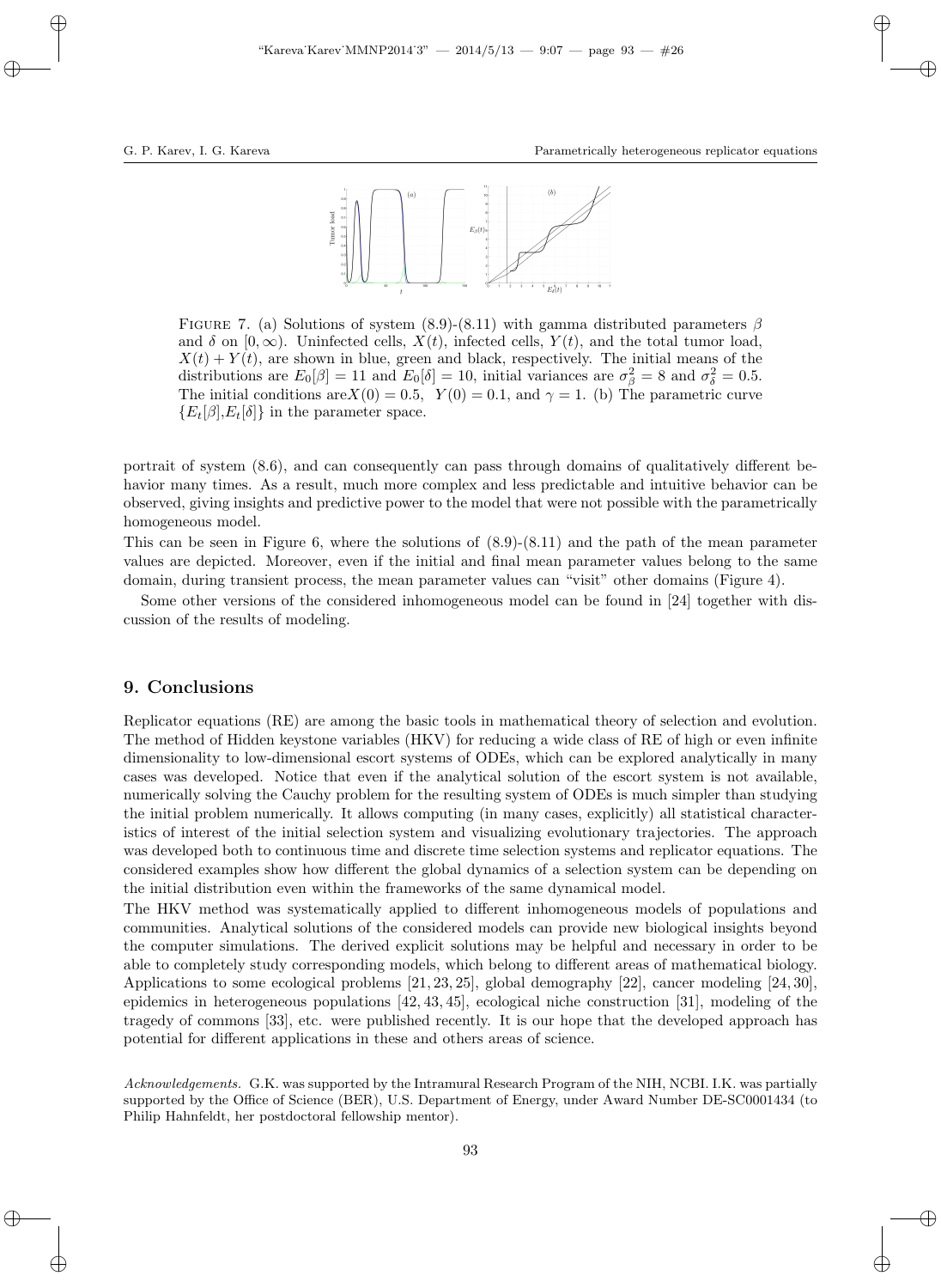# References

- [1] R. Alexandrova. Tumour heterogeneity. Exper. Path. & Paras., 4 (2001), 57-67.
- [2] A. D. Bazykin. Nonlinear dynamics of interacting populations. World Scientific, 1998.
- [3] F. Berezovskaya, G. Karev, T. W. Snell. Modeling the dynamics of natural rotifer populations: phase-parametric analysis. Ecol. Complex., 2 (2005), 395-409.
- [4] F. Brauer, C. Castillo-Chavez. Mathematical models in population biology and epidemiology. Springer, 2011.
- [5] A. Cintron-Arias, F. Sanchez, X. Wang, C. Castillo-Chavez, D. M. Gorman, P. J. Gruenewald. The role of nonlinear relapse on contagion amongst drinking communities. In: Chowell, G., Hayman, J.M., Bettencourt, L.M.A., Castillo-Chavez, C. (Eds.), Mathematical and statistical estimation approaches in epidemiology, Springer Netherlands, (2009), 343-360.
- [6] T. Dietz, E. Ostrom, P. C. Stern. The struggle to govern the commons. Science, 302 (2003), 1907-1912.
- [7] W. Feller. An introduction to probability theory and its applications. Vol. 2. John Wiley & Sons, 2008.
- [8] R. Fisher. The genetical theory of natural selection: a complete variorum edition. Oxford University Press, 1999.
- [9] H. Von Foerster, P. M. Mora, L. W. Amiot. Doomsday: Friday, 13 November, ad 2026. Science, 132 (1960), 1291-1295.
- [10] R. A. Gatenby, T. L. Vincent. Application of quantitative models from population biology and evolutionary game theory to tumor therapeutic strategies. Mol. Can. Therap., 2 (2003), 919-927.
- [11] R. A. Gatenby, R. J. Gillies. Why do cancers have high aerobic glycolysis? Nature Rev. Can., 4 (2004), 891-899.
- [12] G. Gause. The struggle for existence. Courier Dover Publications, 2003.
- [13] A. N. Gorban. Equilibrium encircling. Equations of chemical kinetics and their thermodynamic analysis, Nauka, Novosibirsk, 1984.
- [14] A. N. Gorban. Selection theorem for systems with inheritance. Math. Mod. Nat. Phen., 2 (2007), 1-45.
- [15] J. Hofbauer, K. Sigmund. Evolutionary games and population dynamics. Cambridge University Press, 1998.
- [16] Hardin, Garrett. The tragedy of the commons. Science, 162 (1968), 1243-1248.
- [17] G. H. Heppner, F. R. Miller. The cellular basis of tumor progression. Int. Rev. Cytol., 177 (1997), 1-56.
- [18] F.B. Hu, W. C. Willett, T. Li, M. J. Stampfer, G. A. Colditz, J. E. Manson. Adiposity as compared with physical activity in predicting mortality among women. N. Eng. J. Med., 351 (2004), 2694-2703.
- [19] S. Kapitza. The phenomenological theory of world population growth. Physics-Uspekhi, 39 (1996), 57-71.
- [20] S. Kapitza. Global Population Blow-Up and After: The Demographic Revolution and Information Society. Global Marshall Plan Initiative, 2006.
- [21] G. P. Karev. Inhomogeneous models of tree stand self-thinning. Ecol. Mod., 160 (2003), 23-37.
- [22] G. P. Karev. Dynamics of inhomogeneous populations and global demography models. J. Biol. Sys., 13 (2005), 83-104.
- [23] G. P. Karev, A.R. Burk. Analytical models of forest dynamics in stable environment. In: New developments in ecology research. Nova Science Publishers, New York, USA (2006), 29-97.
- [24] G. P. Karev, A. S. Novozhilov, E. V. Koonin. Mathematical modeling of tumor therapy with oncolytic viruses: effects of parametric heterogeneity on cell dynamics. Biol. Dir., 1 (2006), 19.
- [25] G. P. Karev, A. S. Novozhilov, F. S. Berezovskaya. Modeling the dynamics of inhomogeneous natural rotifer populations under toxicant exposure. Ecol. Mod., 212, (2008), 80-85.
- [26] G. P. Karev. Inhomogeneous maps and mathematical theory of selection. Journal of Difference Equations and Applications, 14.1 (2008), 31-58.
- [27] G. P. Karev. On mathematical theory of selection, continuous time population dynamics. J. Math. Bio., 60 (2010), 107-129.
- [28] G. P. Karev. Principle of minimum discrimination information and replica dynamics. Entropy, 12 (2010), 1673-1695.
- [29] G. P. Karev, A. S. Novozhilov, F. S. Berezovskaya. On the asymptotic behaviour of the solutions to the replicator equation. Math. Med. & Biol., 28 (2011), 89-110.
- [30] I. Kareva. Prisoner's Dilemma in Cancer Metabolism. PloS one, 6.12 (2011), e28576.
- [31] I. Kareva, F. Berezovskaya, C. Castillo-Chavez. Transitional regimes as early warning signals in resource dependent competition models. Math. Biosci., 240 (2012), 114-123.
- [32] I. Kareva, F. Berezovskaya, C. Castillo-Chavez. Myeloid cells in tumour immune interactions. J. Biol. Dyn., 4 (2010), 315-327.
- [33] I. Kareva, B. Morin, G. Karev. Preventing the tragedy of the commons through punishment of over-consumers and encouragement of under-consumers. Bull. Math. Biol., 75, (2013), 565-588.
- [34] G. F. Khilmi. Foundations of the Physics of the Biosphere, 1967.
- [35] N. Komarova. *Mathematical modeling of tumorigenesis: mission possible.* Curr. Opin. Oncol., 17 (2005),39-43.
- [36] D.C. Krakauer, K. M. Page, D. H. Erwin. Diversity, dilemmas, and monopolies of niche construction. Am. Nat., 173 (2009), 26-40.
- [37] Y. Kuang, J. D. Nagy, J. J. Elser. Biological stoichiometry of tumor dynamics: mathematical models and analysis. Disc. Cont. Dyn. Sys. Ser. B, 4 (2004), 221-240.
- [38] Y.A. Kuznetsov. Elements of applied bifurcation theory, Springer-Verlag, New York, 1995.
- [39] J. Liebig. Chemistry applications to farming and physiology, 1876.
- [40] F. McCormick. Cancer specific viruses and the development of ONYX-015. Canc. Biol. & Ther., 2 (2003), 156-159.